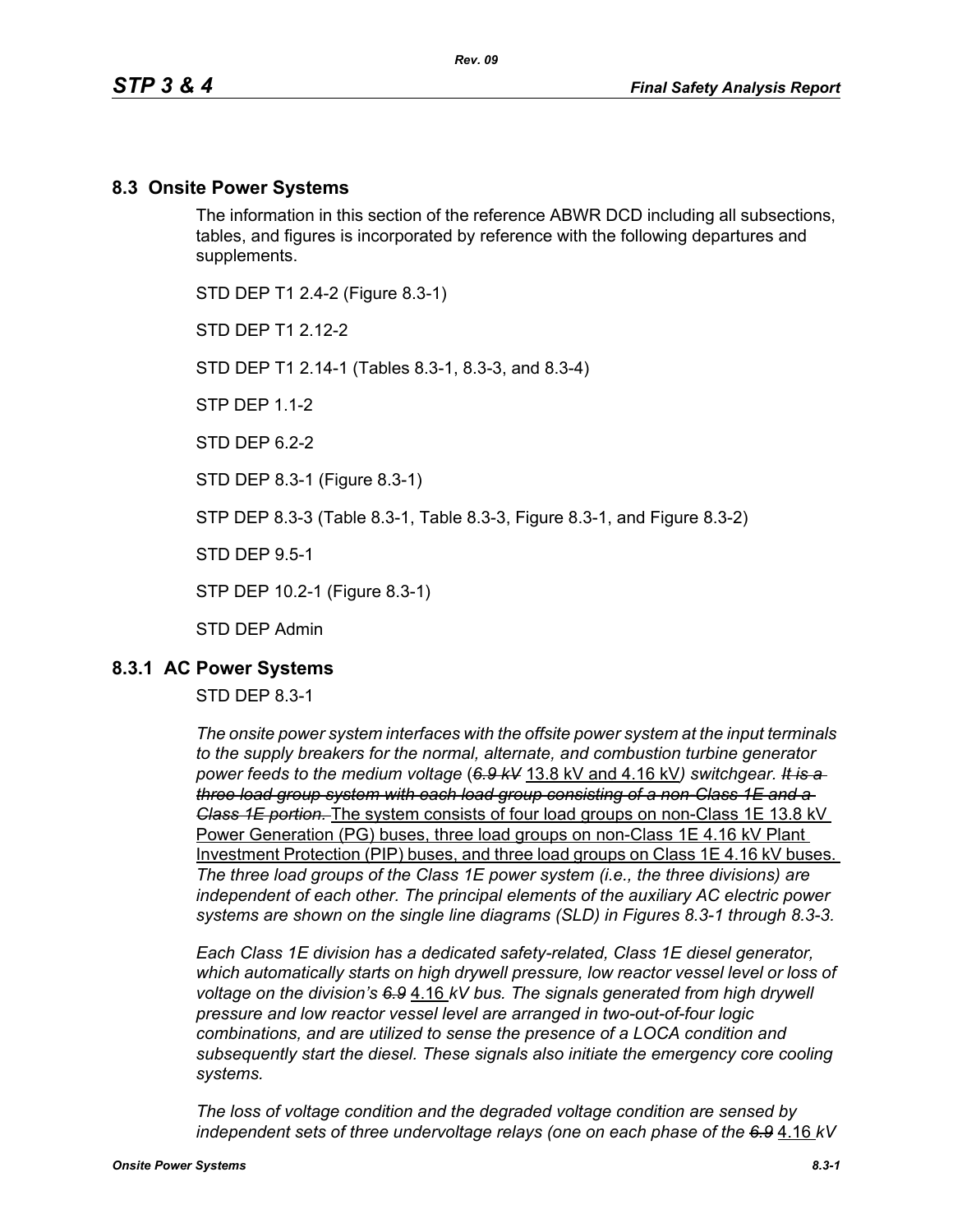*bus) which are configured such that two-out-of-three trip states will initiate circuitry for transferring power from offsite power to the onsite diesel generator (after a time delay*  for the degraded voltage condition). The primary side of each of the instrument *potential transformers (PTs) is connected phase-to-phase (i.e., a "delta" configuration) such that a loss of a single phase will cause two of the three undervoltage relays to trip, thus satisfying the two-out-of-three logic. (For more information on the degraded voltage condition and associated time delays, etc., see Subsection (8) of 8.3.1.1.7.)*

*Each 6.9* 4.16 *kV Class 1E bus feeds its associated 480V unit substation* power center *through a 6.9* 4.16 *kV/ 480/277V power center transformer.*

STP DEP 1.1-2

STD DEP 8.3-1

*Standby power is provided to plant investment protection non-Class 1E loads in all three load groups by a combustion turbine generator located in the turbine building.* CTG Bus 1 can be tied to CTG Bus 2 by the manual closing of the CTG bus tie breaker. When the plant conditions are beyond the design basis, the plant operators have the capability to cross-connect an alternate power source from the other unit. The crosstie breakers can only be closed after complying with the shedding requirements and loads limitations in accordance with off-normal/emergency procedures.

STD DEP 8.3-1

*AC power is supplied at 6.9* 13.8 kV or 4.16 *kV for motor loads larger than 300 kW and transformed to 480V for smaller loads. The 480V system is further transformed into lower voltages as required for instruments, lighting, and controls. In general, motors larger than 300 kW are supplied from the 6.9* 13.8 kV or 4.16 *kV buses. Motors 300 kW or smaller but larger than 100 kW are supplied power from 480V switchgear. Motors 100 kW or smaller are supplied power from 480V motor control centers.*

### **8.3.1.0.1 Non-Class 1E Medium Voltage Power Distribution System**

STD DEP 8.3-1

*The non-Class 1E medium voltage power distribution system consists of nine 6.9 kV buses divided into three load groups* four 13.8 kV PG buses and three 4.16 kV PIP buses. *The three load* four bus *group configuration was chosen to* meet the requirement that the ten Reactor Internal Pumps (RIPs) be powered by four independent buses. This will minimize large core flow reduction events and *match the mechanical* power generation *systems which are mostly three* four *trains (e.g. three* four *feedwater pumps*, four condensate pumps, four condensate booster pumps, four heater drain pumps, and *three* four *circulating water pumps, three turbine building supply and exhaust fans)*. The three bus configuration was chosen to match the supported mechanical systems, which typically consist of two or three trains.

*Within each load group there is one* The four *power generation bus which supplies*  buses supply *power production loads which do not provide water to the pressure*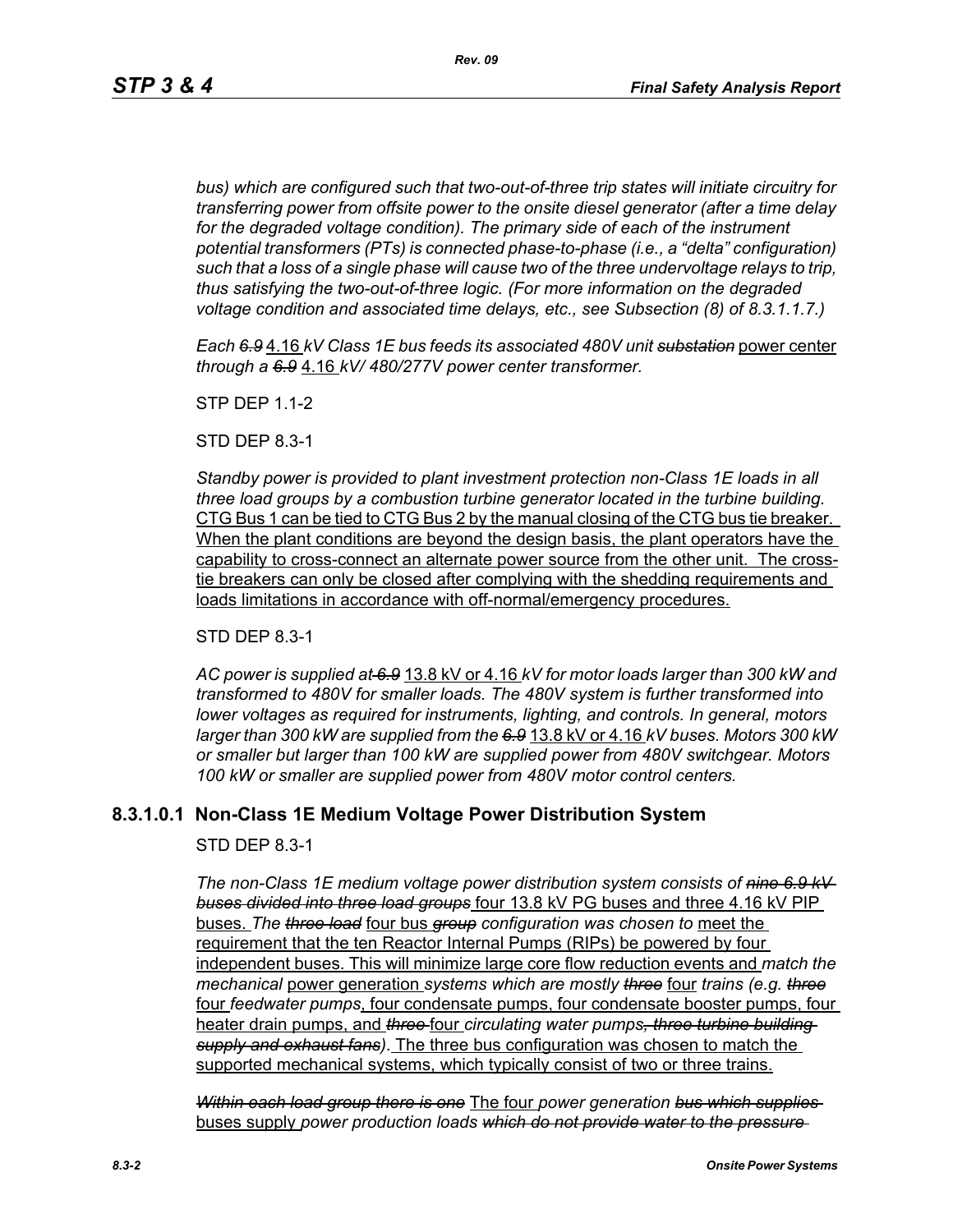*vessel. Each one of these buses has access to power from one winding of its assigned unit auxiliary transformer. It* Each PG bus *also has access to the* a *reserve auxiliary transformer* or CTG *as an alternate source, if its unit auxiliary transformer fails or during maintenance outages for the normal feed. Bus transfer between preferred power sources is manual dead bus transfer and not automatic.*

*Another power generation bus within each load group supplies power to pumps which are capable of supplying water to the pressure vessel during normal power operation (i.e., the condensate and feedwater pumps). These buses normally receive power from the unit auxiliary transformer and supply power to the third bus [plant investment protection (PIP)] in the load group through a cross-tie. The cross-tie automatically opens on loss of power but may be manually re-closed if it is desired to operate a condensate and feedwater pump or a condensate pump from the reserve auxiliary transformer which is connectable to the PIP buses. In addition, the combustion turbine generator is capable of supplying power to any of the condensate pumps through the bus ties from the PIP buses. This provides three load groups of non-safety grade equipment, in addition to the divisional Class 1E load groups, which may be used to supply water to the reactor vessel in emergencies.*

*A third Plant Investment Protection (PIP) bus*es *suppl*y*ies power to non-safety loads (e.g. the turbine building HVAC, the turbine building service water and the turbine building closed cooling water systems)* in three load groups. *On loss of normal* or alternate *preferred power the cross-tie to the power generation bus is automatically tripped open and the non-Class 1E PIP bus is automatically transferred (two out of the three buses in the load groups transfer)*, an automatic transfer of pre-selected buses occurs *via a dead bus transfer to the combustion turbine which automatically starts on loss of power. The PIP systems for each* selected *load group automatically restart to support their load*s *groups.*

*The non-Class 1E buses are comprised of metal clad switchgear rated for 7.2 kV 500 MV.A with a bus full load rating of 2000A. Maximum calculated full load short time current is 1700A. Bus ratings of 3000A are available for the switchgear as insurance against future load growth, if necessary. The circuit breaker interrupting capacity is 41,000 amperes* The non-Class 1E switchgear interruption ratings are chosen to be capable of clearing the maximum expected fault current. The continuous ratings are chosen to carry the maximum expected normal currents. The 13.8 kV/4.16 kV switchgear is rated at 15 kV/4.76 kV, respectively. *Instrument and control power is from the non-Class 1E, 125VDC power system.*

*The 6.9* 13.8 *kV buses supply power to adjustable speed drives for the feedwater and reactor internal pumps. These adjustable speed drives are designed to the requirements of IEEE-519. Voltage distortion limits are as stated in Table 4 of the IEEE Std.*

*Each 6.9 kV bus has a safety grounding circuit breaker designed to protect personnel during maintenance operations (see Figure 8.3-1). During periods when the buses are energized, these breakers are racked out (i.e., in the disconnect position). A control*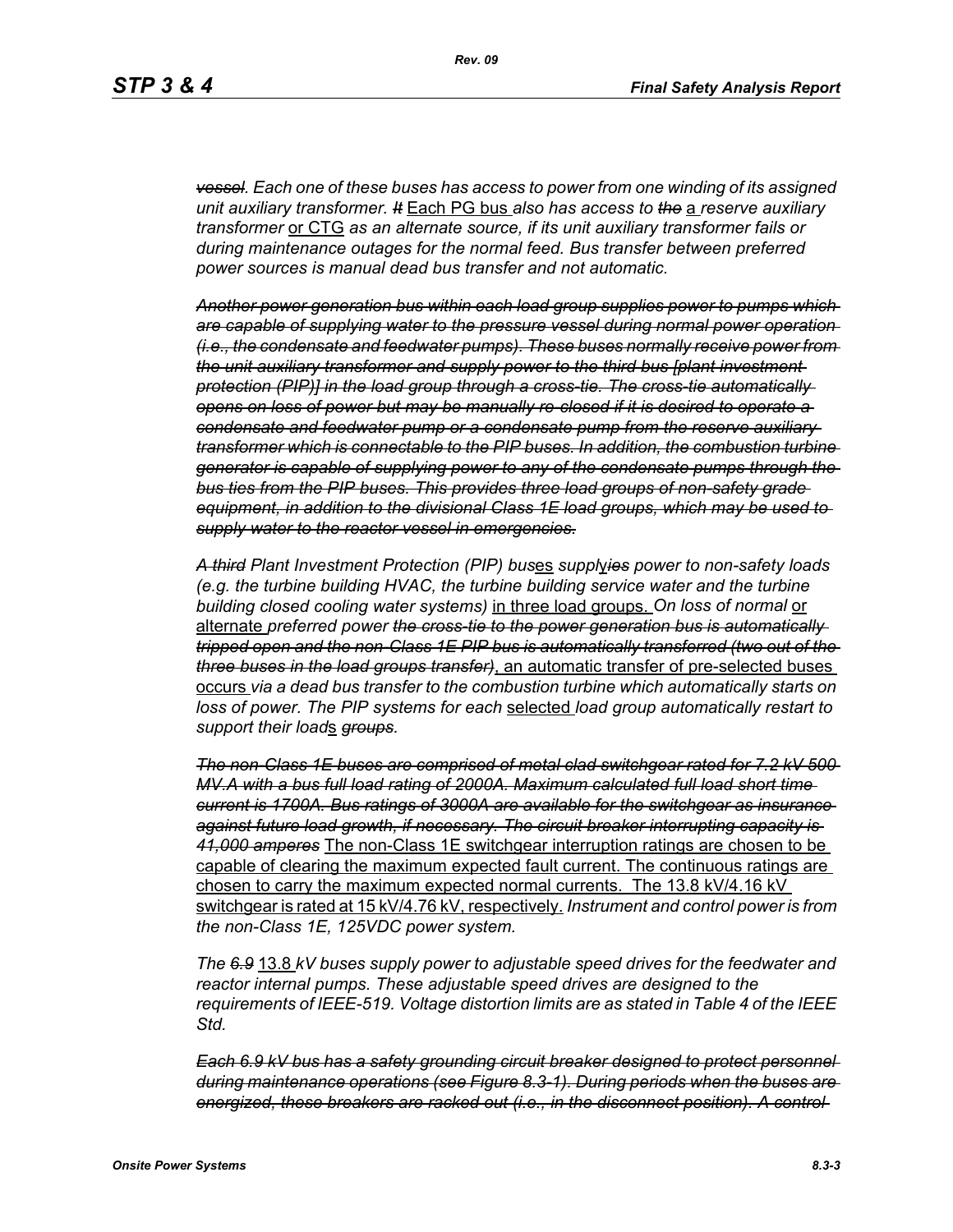*room annunciator sounds whenever any of these breakers are racked for service. The interlocks for the bus grounding devices are as follows:*

- *(1) Under-voltage relays must be actuated.*
- *(2) Bus Feeder breakers must be in the disconnect position.*
- *(3) Voltage for bus instrumentation must be available.*

*Conversely, the bus feeder breakers are interlocked such that they cannot close unless their associated grounding breakers are in their disconnect positions* Each medium voltage 13.8 kV and 4.16 kV bus has a spare space which can be used to insert a manual grounding circuit device for use during maintenance activities.

#### **8.3.1.0.2.1 Power Centers**

STD DEP 8.3-1

*Power for the non-Class 1E 480V auxiliaries is supplied from power centers consisting of 6.9 kV/* 13.8 kV/480V or 4.16 kV/*480V transformers and associated metal-clad switchgear (see Figure 8.3-1). There are six non-Class 1E, (two per load group), power centers. One power center per load group is supplied power from the non-Class 1E PIP bus in the load group* There is at least one power center on each of the medium voltage PG and PIP buses.

#### **8.3.1.0.6.2 Grounding Methods**

STD DEP 8.3-1

*Station grounding and surge protection is discussed in Section 8A.1. The medium voltage (6.9kV) system is low resistance grounded except that the combustion turbine generator is high resistance grounded to maximize availability.*

*See Subsection 8.3.4.14 for COL license information pertaining to administrative control for bus grounding circuit breakers* devices.

#### **8.3.1.0.6.3 Bus Protection**

STD DEP 8.3-1

*Bus protection is as follows:*

- *(1) 6.9kV* Medium voltage *bus incoming circuits have inverse time over-current, ground fault, bus differential and under-voltage protection.*
- *(2) 6.9kV* Medium voltage *feeders for power centers have instantaneous, inverse time over-current and ground fault protection.*
- *(3) 6.9kV feeders for heat exchanger building substations have inverse time overcurrent and ground fault protection* Not Used.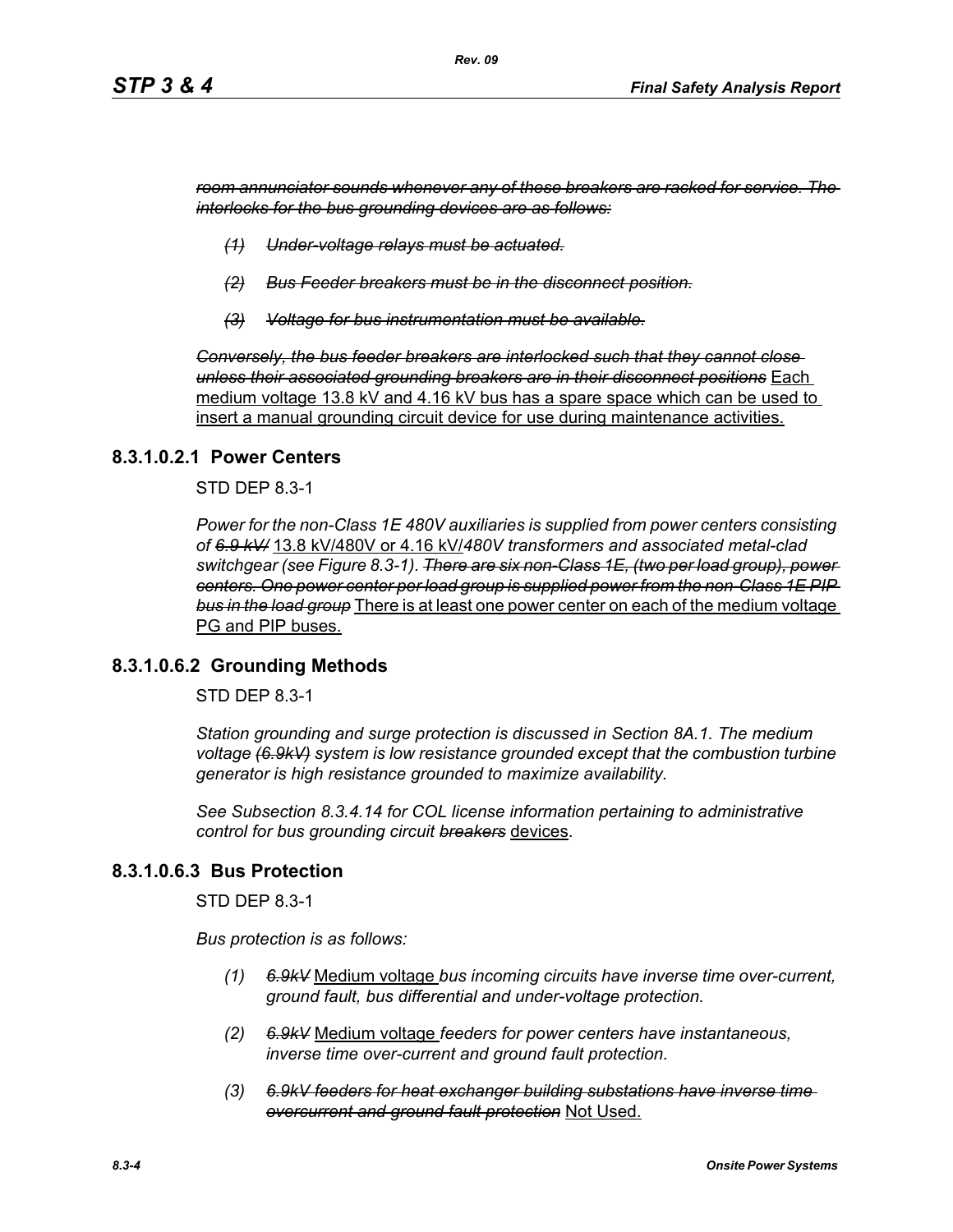*(4) 6.9kV* Medium voltage *feeders used for motor starters have instantaneous, inverse time over-current, ground fault protection.*

### **8.3.1.1.1 Medium Voltage Class 1E Power Distribution System**

#### STD DEP 8.3-1

*Class 1E AC power loads are divided into three divisions (Divisions I, II, and III), each fed from an independent 6.9* 4.16 *kV Class 1E bus. During normal operation (which includes all modes of plant operation; i.e., shutdown, refueling, startup, and run), two of the three divisions are* normally *fed from an offsite normal preferred power supply. The remaining division is* normally *fed from the alternate preferred power source (Subsection 8.3.4.9).*

*The Class 1E buses are comprised of metal clad switchgear rated for 7.2kV 500MV-A with a bus full load rating of 2,000 amperes. Maximum calculated full load short time current is 1,700 amperes. Bus ratings of 3,000 amperes are available for the switchgear as insurance against further load growth, if necessary. The circuit breaker interrupting capacity is 41,000 amperes* with normal and interrupting ratings that are sized to carry normal loads and to clear expected faults. *Instrument and control power is from the Class 1E 125VDC power system in the same Class 1E division.* Control and instrument power for each Class 1E division are supplied by its associated Class 1E 125 VDC power system.

*Each 6.9 kV bus has a safety grounding circuit breaker designed to protect personnel during maintenance operations (see Figure 8.3-1). During periods when the buses are energized, these breakers are racked out (i.e., in the disconnect position). A control room annunciator sounds whenever any of these breakers are racked in for service.*

*The interlocks for the bus grounding devices are as follows:*

- *(1) Under-voltage relays must be actuated.*
- *(2) Bus Feeder breakers must be in the disconnect position.*
- *(3) Voltage for bus instrumentation must be available.*

*Conversely, the bus feeder breakers are interlocked such that they cannot close unless their associated grounding breakers are in their disconnect positions.* Each medium voltage 4.16 kV bus has a spare space which can be used to insert a manual grounding circuit device for use during maintenance activities. A main control room indication is provided when the bus grounding circuit device is installed.

*Standby AC power for Class 1E buses is supplied by diesel generators at 6.9* 4.16 *kV and distributed by the Class 1E power distribution system. Division I, II and III buses are automatically transferred to the diesel generators when the preferred power supply to these buses is ≤70% bus voltage.*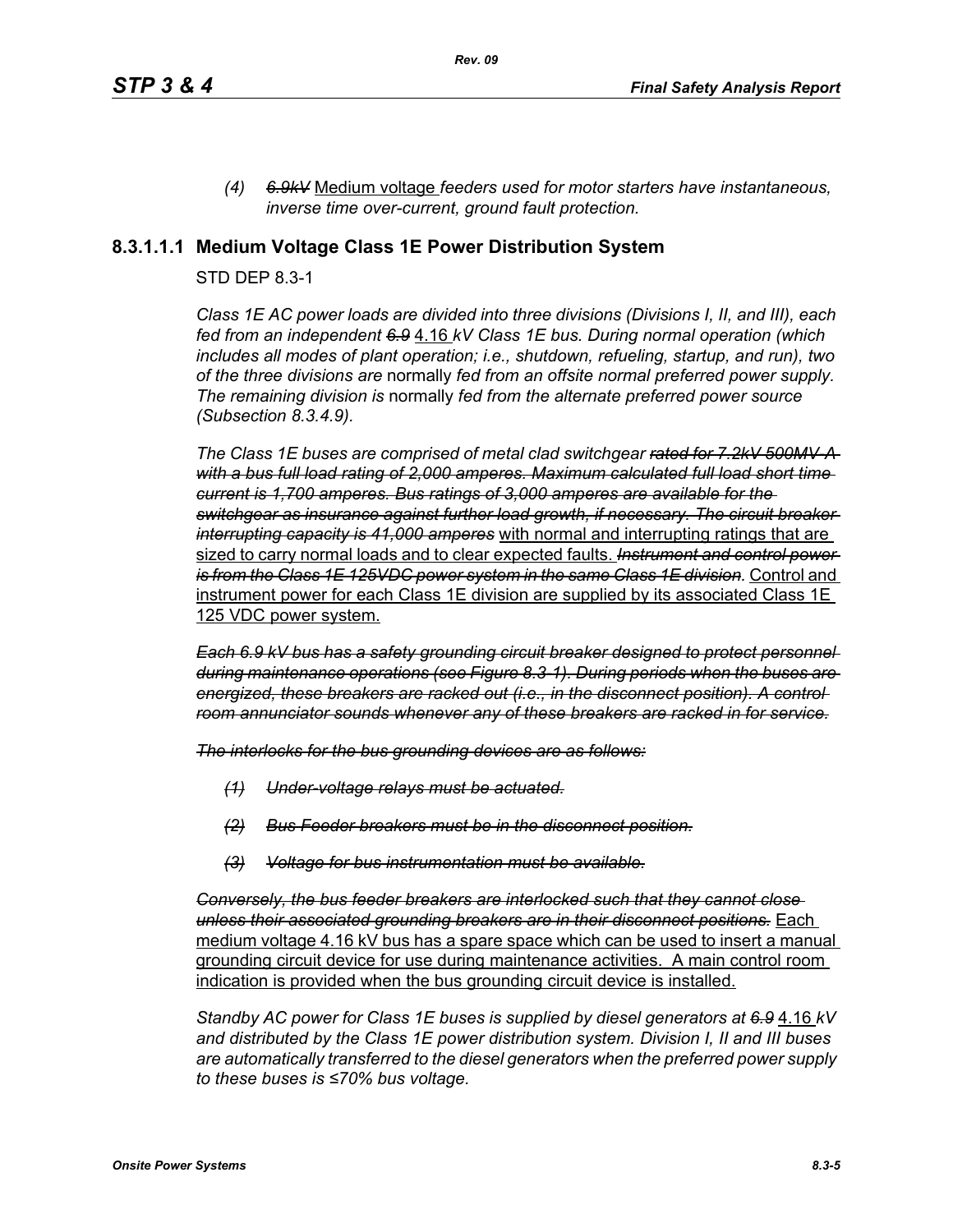#### STP DEP 8.3-3

*The Division I Class 1E bus supplies power to three separate groups of non-Class 1E fine motion control rod drive (FMCRD) motors (see Figure 8.3-1, sheet 3* sheet 4*). Although these motors are not Class 1E, the drives may be inserted as a backup to scram and are of special importance because of this. It is important that the first available standby power be available for the motors, therefore, a diesel supplied bus was chosen as the first source of standby AC power and a combustion turbine supplied PIP bus as the second backup source. Division I was chosen because it was the most lightly loaded diesel generator.*

STD DEP 8.3-1

*The load breakers in the Division I switchgear are part of the isolation scheme between the Class 1E power and the non-Class 1E load. In addition to the normal over-current tripping of these load breakers, Class 1E zone selective interlocking is provided between them and the upstream Class 1E bus feed breakers.*

*The fault interrupt capability of all Class 1E breakers, fault interrupt coordination between the supply and load breakers for each Class 1E load and the Division I non-Class 1E load, and the zone selective interlock feature of the breaker for the non-Class 1E load all have the capability of being tested (Subsection 8.3.4.29). The zone selective interlock is a feature of the trip unit for the breaker and is tested when the other features such as current setting and long-time delay are tested.*

*If fault current flows in the non-Class 1E load, it is sensed by the Class 1E current device for the load breaker and a trip blocking signal is sent to the upstream Class 1E feed breakers. This blocking lasts for about 75 milliseconds. This allows the load breaker to trip in its normal instantaneous tripping time of 35 to 50 milliseconds, if the magnitude of the fault current is high enough. This assures that the fault current has been terminated before the Class 1E upstream breakers are free to trip. For fault currents of lesser magnitude, the blocking delay will time out without either bus feeder or load breakers tripping, but the load breaker will eventually trip and always before the upstream feeder breaker. This order of tripping is assured by the coordination between the breakers provided by long-time pickup, long-time delay and instantaneous pickup trip device characteristics.* Class 1E microprocessor controlled protective relaying equipment senses fault current flowing in the non-Class 1E load. This equipment utilizes digital timers that can reproduce the timing requirements by sensing the number of cycles of the electrical waveform itself. Coordination of the definite time delay and the upstream bus feeder breakers allows termination of the fault current before the feeder breakers are free to trip. *Tripping of the Class 1E feed breaker is normal for faults which occur on the Class 1E bus it feeds. Coordination is provided between the bus main feed breakers and the load breakers.*

*Power is supplied to each FMCRD load group from either the Division I Class 1E bus or the* a *non-Class 1E PIP bus through* a non-Class 1E automatic transfer switch located between the power sources and the 480V FMCRD power distribution panels. Switchover to the non-Class 1E PIP bus source is automatic on loss of power from the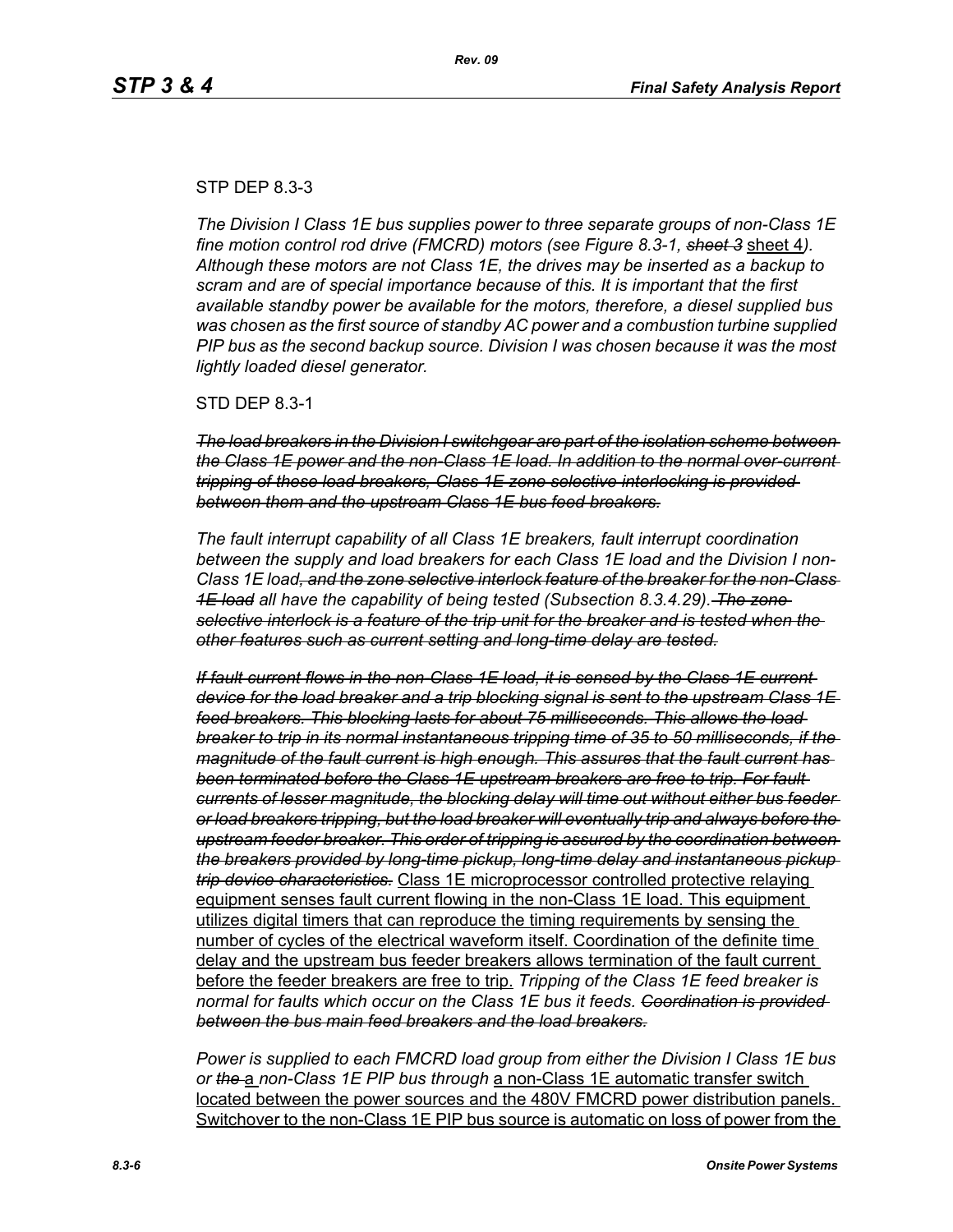Class 1E diesel bus source.*a pair of interlocked transfer switches located between the power sources and the 6.9 kV/480V transformer feeding the FMCRD MCC. These transfer switches are classified as associated, and are treated as Class 1E. Switchover to the non-Class 1E PIP bus source is automatic on loss of power from the Class 1E diesel bus source. Switching back to the Class 1E diesel bus power is by manual action only.* Per IEEE-384 and Regulatory Guide 1.75, isolation between the Class 1E bus and non-1E load is maintained.

STD DEP 8.3-1

STP DEP 8.3-3

*The design minimizes the probability of a single failure affecting more than one FMCRD group by providing three* six *independent Class 1E feeds (one* two *for each group) directly from the Division I Class 1E 6.9 k* and PIP 480*V bus*es *(see sheet 3* and 4 *of Figure 8.3-1).* The two Class 1E protective devices connected in series provide isolation between the Class 1E bus and non-Class 1E load. The transfer switches are non-Class 1E. The feeder circuits from the non-Class 1E PIP bus to the transfer switch, and circuits downstream of the transfer switch, are non-Class 1E. *The Class 1E load breakers in conjunction with the zone selective interlocking feature (which is also Class 1E), provide the needed isolation between the Class 1E bus and the non-Class 1E loads. The feeder circuits on the upstream side of the Class 1E load breakers are Class 1E. The FMCRD circuits on the load side of the Class 1E load breakers down to and including the transfer switches are associated. Control power for the transfer switches is provided from Division I. The feeder circuits from the non-Class 1E PIP bus to the transfer switch, and circuits downstream of the transfer switch, are non-Class 1E.*

STD DEP 8.3-1

*The Class 1E load breakers in conjunction with the zone selective interlocking feature (which is also Class 1E), provide the needed isolation between the Class 1E bus and the non-Class 1E loads. The feeder circuits on the upstream side of the Class 1E load breakers are Class 1E. The FMCRD circuits on the load side of the Class 1E load breakers down to and including the transfer switches are associated. Control power for the transfer switches is provided from Division I. The feeder circuits from the non-Class 1E PIP bus to the transfer switch, and circuits downstream of the transfer switch, are non-Class 1E.*

#### STD DEP T1 2.4-2

#### STD DEP 6.2-2

The Safety System Logic and Control (SSLC) initiates a trip of the condensate pumps when a feedwater line break is detected in the drywell. Although not credited in the FWLB analysis in Chapter 6.2, this trip provides added assurance of conservatism in the feedwater mass flow used in the analysis. This FWLB mitigation has been added to the STP 3&4 design, which adds safety related instrumentation to sense and confirm a FWLB based on high differential pressure between feedwater lines coincident with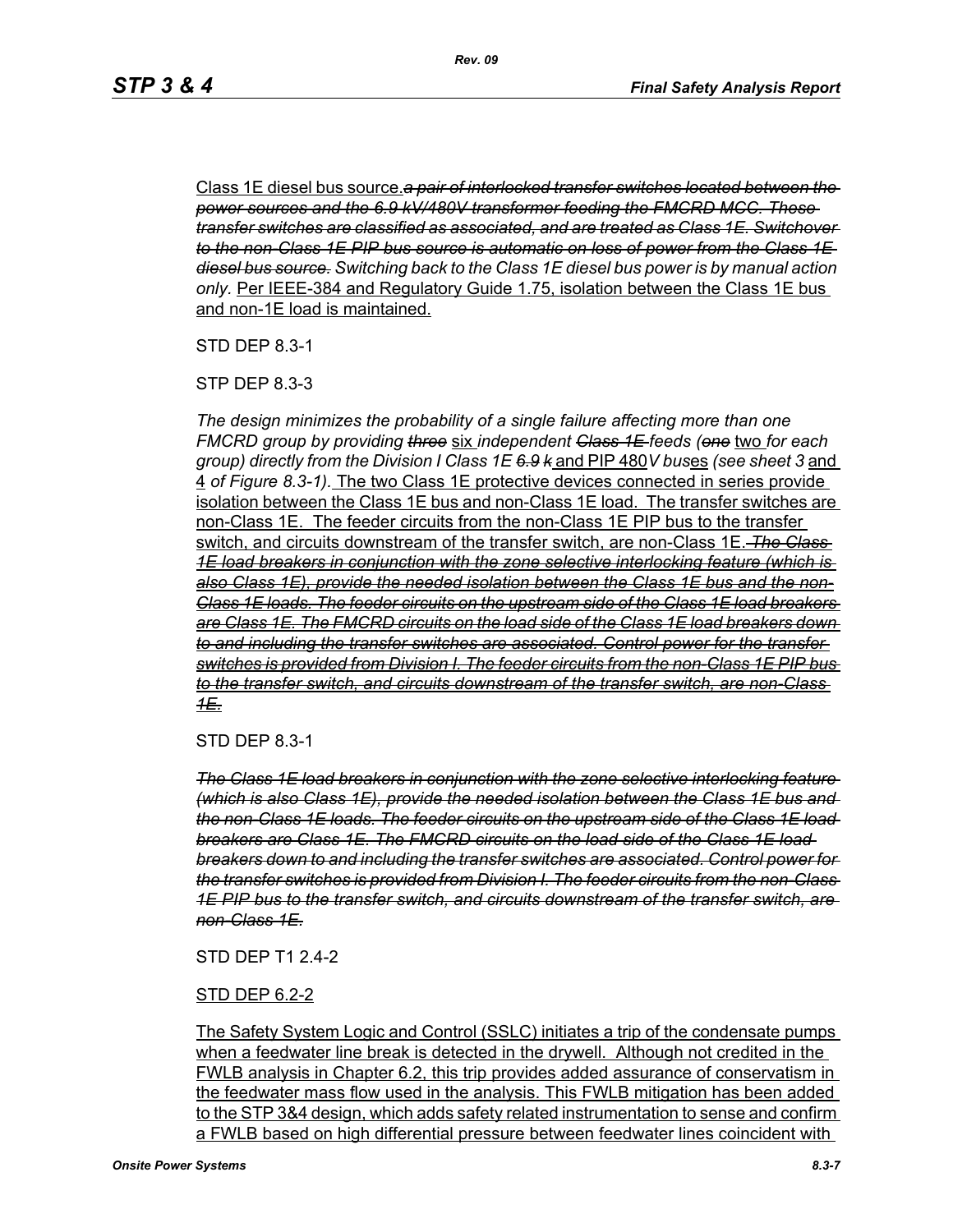high drywell pressure to trip the condensate. In order to trip the condensate pumps, a provision of 13.8 kV medium voltage safety-related breaker in series with the nonsafety 13.8 kV feeder breaker exists for each condensate pump. The trip circuit of each safety-related 13.8 kV breaker includes two independent trip coils. Each trip coil is powered from a separate division of Class 1E 125V DC system. Two separate divisions of safety-related control signals for feedwater line break are provided to initiate the trip of each breaker. This dual breaker in series arrangement ensures that the condensate pumps will trip on a feedwater line break.

The 13.8 kV breakers (both safety-related and nonsafety-related) are located in the Turbine Building. The procurement and design of the safety-related breakers are required to meet the criteria for performing the safety function of tripping the condensate pump breakers in case of the feedwater line break design basis event. The 125V DC control power and trip circuits of the safety-related breakers are also required to meet the independence criteria per RG 1.75. In addition, the safety-related breakers and its components are required to be seismically installed and missile protected at their location in the Turbine Building. Although the breaker control power and trip circuits will not fully meet the seismic Category I installation and RG 1.75 separation requirements, the following considerations provide reasonable assurance for tripping of condensate pumps during a feedwater line break in the drywell:

- The control power and SSLC circuits are provided with isolation devices.
- The control power cables are installed in dedicated raceways. Adequate separation exists between control circuit raceways and other non-safety raceways.
- The design of the raceway supports is performed considering seismic loads throughout their routing.
- The safety-related breakers are located in a separate electrical room.
- The design of the safety-related breaker supports is performed considering seismic loads.
- The probability of trip and control power circuit failure is very low. Even in case of failure of non-safety power cable, the breaker trip circuit is expected to perform the safety function of tripping the condensate pump feeder breakers due to redundancy of trip coils, trip signals and control power supply.
- The design does not impact or degrade any other safety-related equipment or function.
- A reliability assessment for this design has been performed.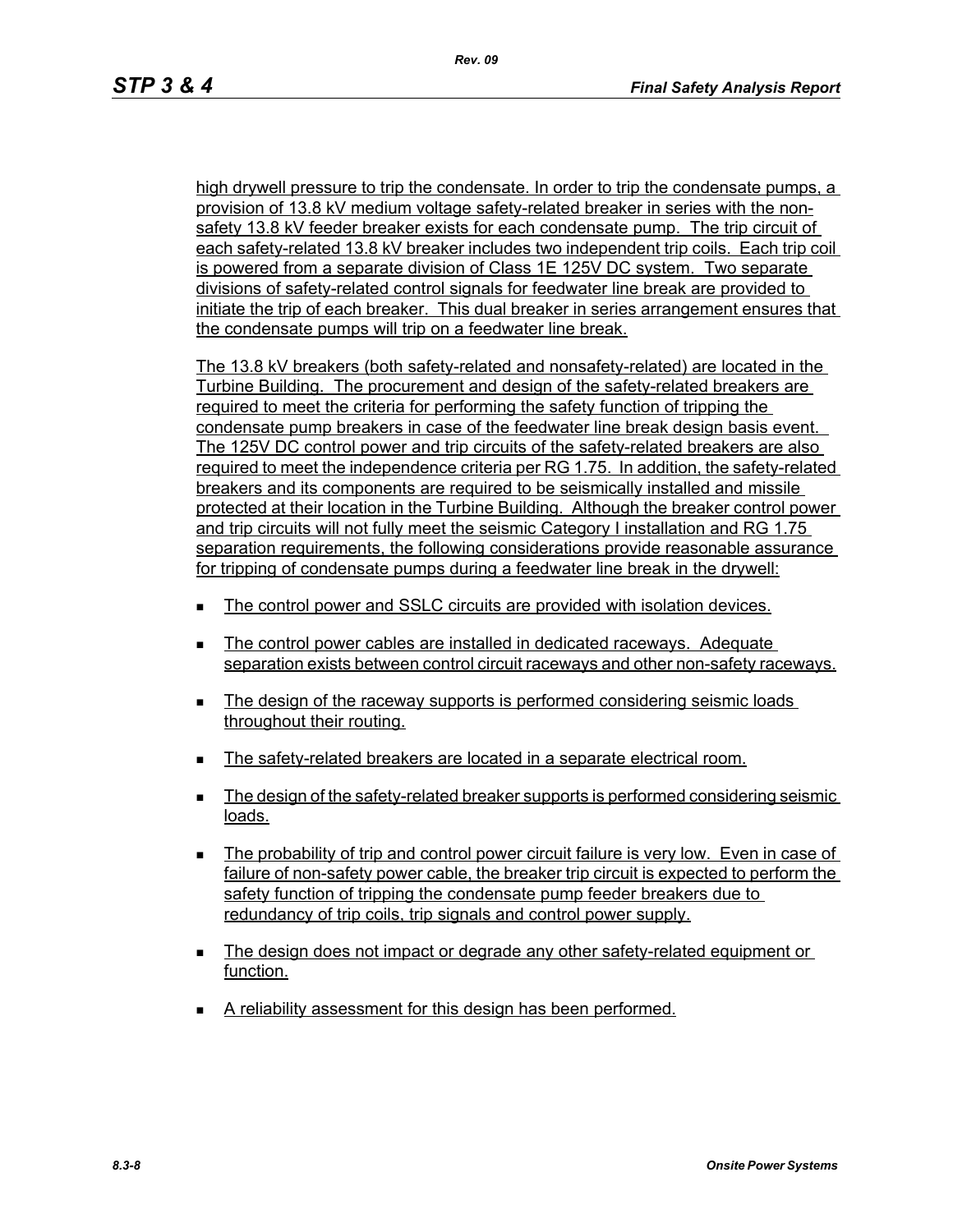*Rev. 09*

#### **8.3.1.1.2.1 Power Centers**

STD DEP 8.3-1

Power for 480V auxiliaries is supplied from power centers consisting of 6.9 4.16 *kV/480V transformers and associated metal clad switchgear (see Figure 8.3-1). There are* at least *two power centers in each Class 1E division.*

#### **8.3.1.1.4.1 120 VAC Class 1E Instrument Power System**

#### STD DEP T1 2.12-2

*Individual regulating transformers supply 120 VAC* to the four divisions of *instrument power (Figure 8.3-2). Each Class 1E divisional transformer is supplied from a 480V MCC in the same division*, except for the Division IV transformer, which is supplied from the 480V MCC of Division II*. There are three divisions* (I, II, and III)*, each backed up by its* associated *divisional diesel generator as the source when offsite source is*  lost. Division IV is backed up by the Division II diesel generator, when the offsite source is lost*. Power is distributed to the individual loads from distribution panels, and to logic level circuits through the control room logic panels. Transformers are sized to supply their respective distribution panel instrumentation and control loads.*

#### **8.3.1.1.5 Class 1E Electric Equipment Considerations**

#### STD DEP Admin

*(4) Capacity of switchgear, power centers with their respective transformers, motor control centers, and distribution panels is equal to or greater than the maximum available fault current to which it is exposed under all design modes of operation until the fault is cleared.*

*Interrupting capability of the Class 1E switchgear and MCC breakers is selected to interrupt the available short-circuit current at the circuit breaker load terminals. Short circuit analysis will be performed in accordance with IEEE 141 and/or other acceptable industry standards or practices to determine fault currents. See Subsection 8.2.3(16) for interface requirement.*

#### **8.3.1.1.6.2 Grounding Methods**

STD DEP 8.3-1

*Station grounding and surge protection is discussed in Section 8A.1. The medium voltage (6.9 kV) system is low resistance grounded except that each diesel generator is high resistance grounded to maximize availability.*

*See Subsection 8.3.4.14 for COL license information pertaining to administrative control for bus grounding circuit breakers* devices.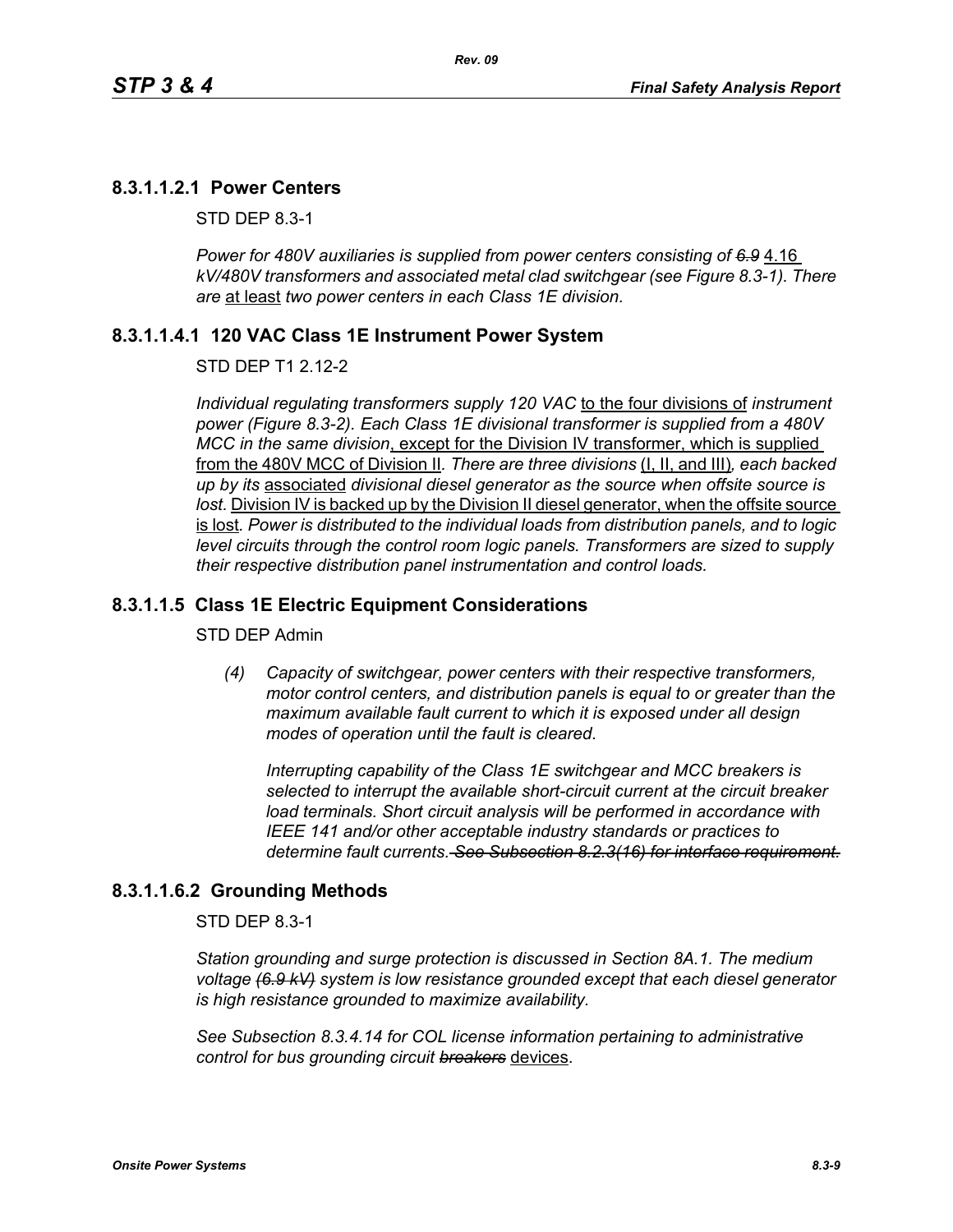## **8.3.1.1.6.3 Bus Protection**

STD DEP 8.3-1

*Bus protection is as follows:*

- *(1) 6.9 kV* Medium voltage *bus incoming circuits have inverse time over-current, ground fault, bus differential and under-voltage protection.*
- *(2) 6.9 kV* Medium voltage *feeders for power centers have instantaneous, inverse time over-current and ground fault protection.*
- *(3) 6.9 kV feeders for heat exchanger building substations have inverse time overcurrent and ground fault protection.* Not Used.
- *(4) 6.9 kV* Medium voltage *feeders used for motor starters have instantaneous, inverse time overcurrent, ground fault and motor protection.*

### **8.3.1.1.7 Load Shedding and Sequencing on Class 1E Buses**

STD DEP 8.3-1

*This subsection addresses Class 1E Divisions I, II, and III. Load shedding, bus transfer and sequencing on a 6.9* 4.16 *kV Class 1E bus is initiated on loss of bus voltage.*

- *(1) Loss of Preferred Power (LOPP)—The 6.9* 4.16 *kV Class 1E buses are normally energized from the normal or alternate preferred power supplies. Should the bus voltage decay to ≤ 70% of its nominal rated value, a bus transfer is initiated and the signal will trip the supply breaker, and start the diesel generator. When the bus voltage decays to 30%, large pump motor breakers (6.9* 4.16 *kV) are tripped.*
- *(2) Loss of Coolant Accident (LOCA)—When a LOCA occurs, the standby diesel generator is started and remains in the standby mode (i.e. voltage and frequency are within normal limits and no lockout exists) unless a LOPP signal is also present as discussed in (3) and (4) below. In addition, with or without a LOPP, the load sequence timers are started if the 6.9* 4.16 *kV emergency bus voltage is greater than 70%, and loads are applied to the bus at the end of preset times.*

*Each load has an individual load sequence timer which will start if a LOCA occurs and the 6.9* 4.16 *kV emergency bus voltage is greater than 70%, regardless of whether the bus voltage source is normal or alternate preferred power or the diesel generator.*

*(5) LOCA when diesel generator is parallel with preferred power source during test—If a LOCA occurs when the diesel generator is paralleled with either the normal preferred power or the alternate preferred power source,*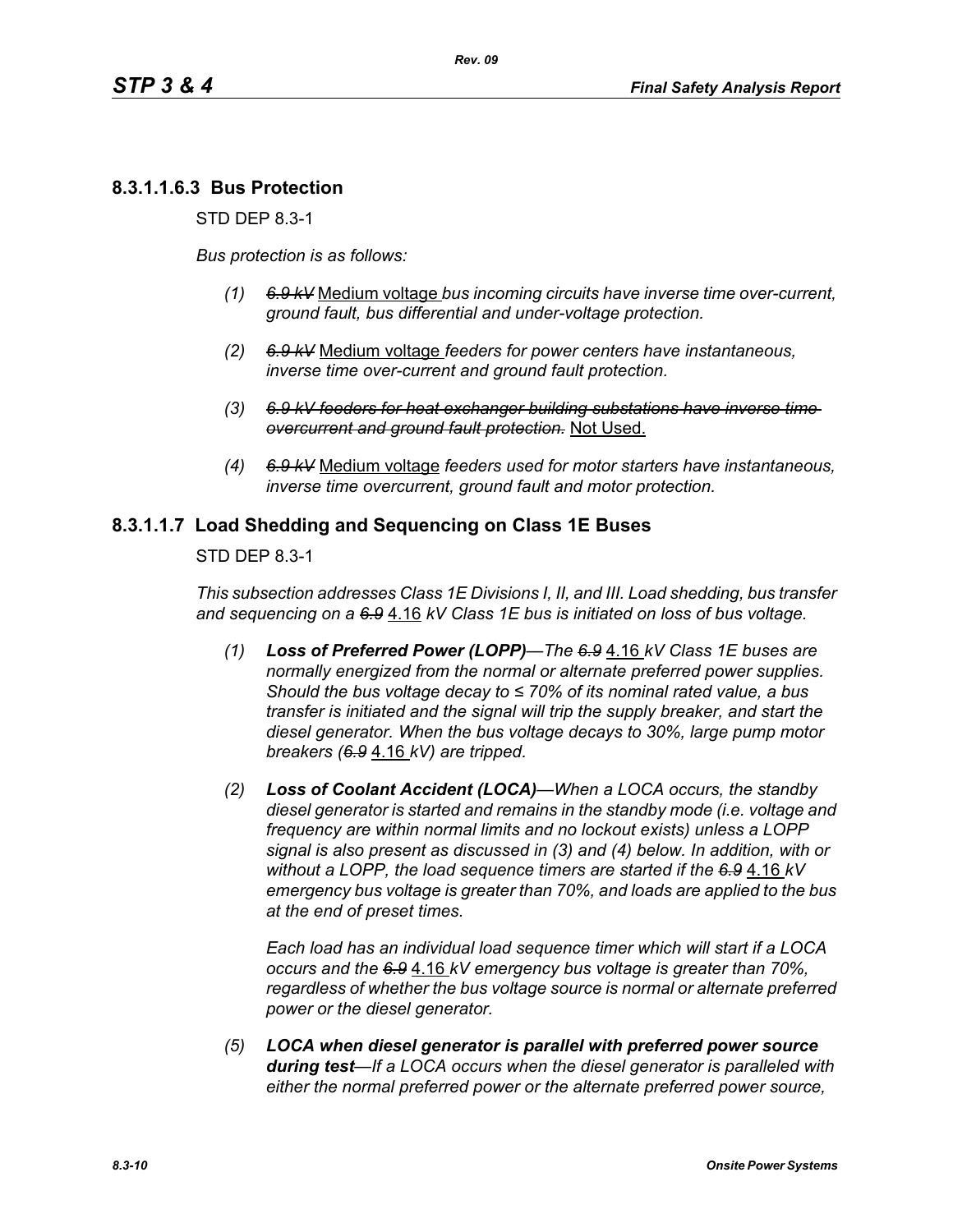*the D/G will automatically be disconnected from the 6.9* 4.16 *kV emergency bus regardless of whether the test is being conducted from the local control panel or the main control room.*

- *(8) Protection against degraded voltage—For protection of the Division I, II and III electrical equipment against the effects of a sustained degraded voltage, the 6.9* 4.16 *kV divisional bus voltages are monitored.*
- *(9) Station Blackout (SBO) considerations—A station blackout event is defined as the total loss of all offsite (preferred) and onsite Class IE AC power supplies except Class IE AC power generated through inverters from the station batteries. In such an event, the combustion turbine generator (CTG) will automatically start and achieve rated speed and voltage within two* in less than ten *minutes. The CTG will then automatically assume pre-selected loads on the plant investment protection (PIP) buses. With the diesel generators unavailable, the reactor operator will manually shed PIP loads and connect the non-Class 1E CTG with the required shutdown loads within ten minutes of the event initiation. Specifically, the operator will energize one of the Class 1E distribution system buses by closing each of the two circuit breakers (via controls in the main control room) between the CTG unit and the Class 1E bus. The circuit breaker closest to the CTG is non-Class 1E and the circuit breaker closest to the Class 1E bus is Class 1E*, and the other breakers are non-Class 1E*. Later, the operator will energize other safetyrelated and non-safety-related loads, as appropriate, to complete the shutdown process. See Appendix 1C and Subsection 9.5.11 for further information on Station Blackout and the CTG, respectively.*

#### **8.3.1.1.8 Standby AC Power System**

#### STD DEP Admin

*See Subsection*s *9.5.13.8,* 8.1.4.1, and 8.3.4.2 *for COL license information.*

#### **8.3.1.1.8.1 Redundant Standby AC Power Supplies**

#### STD DEP 8.3-1

*Each standby power system division, including the diesel generator, its auxiliary systems and the distribution of power to various Class 1E loads through the 6.9* 4.16 *kV and 480V systems, is segregated and separated from the other divisions.*

#### **8.3.1.1.8.2 Ratings and Capability**

#### STD DEP 8.3-1

*(5) Each diesel generator is sized to supply its post accident (LOCA) load requirements, and has a continuous load rating of 6.25* 9*MV*⋅*A @ 0.8 power factor (Figure 8.3-1). The overload rating is 110% of the rated output for a*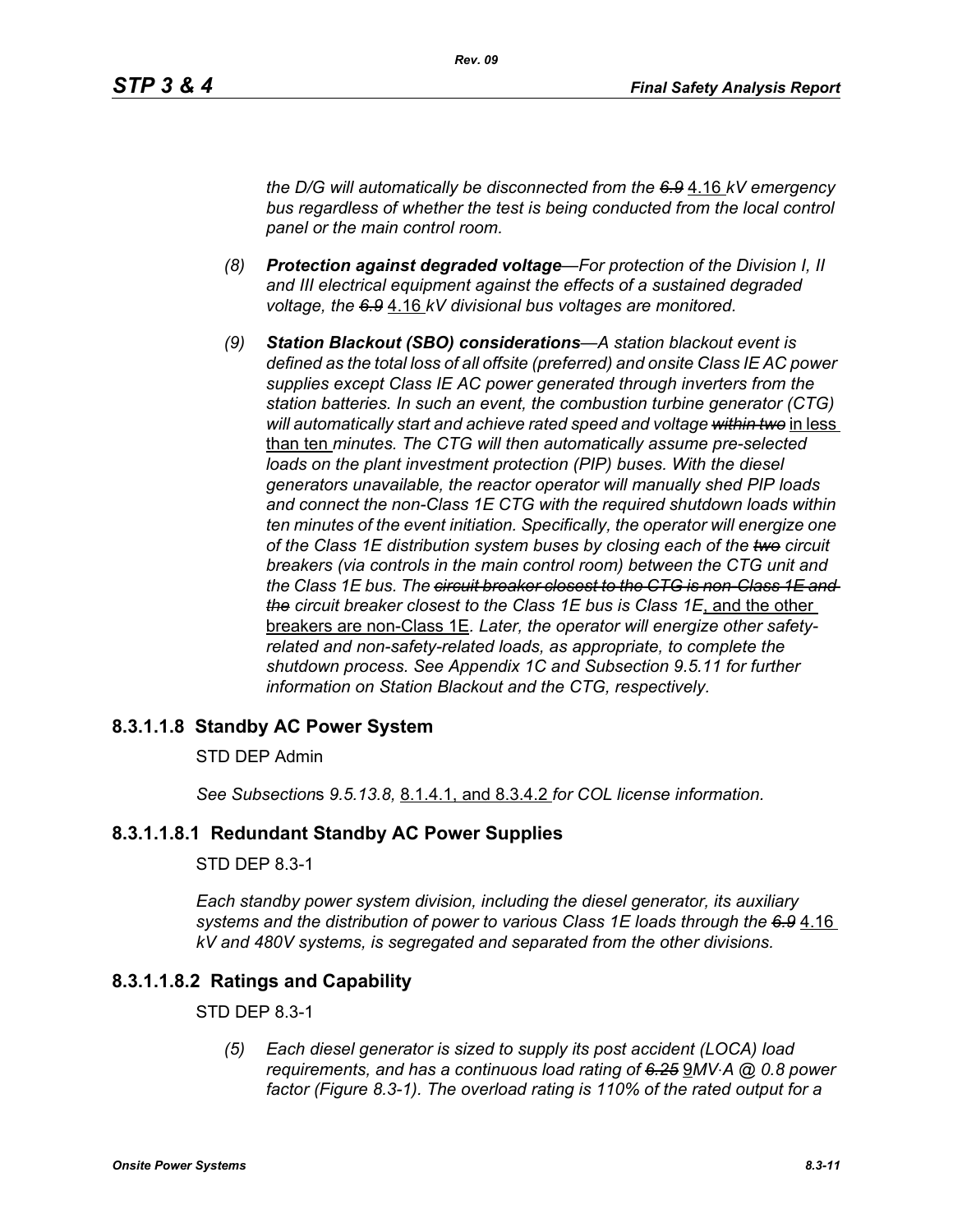*two-hour period out of a 24-hour period. A load profile analysis for each diesel generator will be performed in accordance with acceptable industry standards and/or practices.*

*Rev. 09*

#### STP DEP 8.3-3

*(12) The maximum loads expected to occur for each division (according to nameplate ratings) do not exceed 90%* 95% *of the continuous power output rating of the diesel generator.* See Table 8.3-1 for diesel generator loads applicable to each division.

#### STD DEP 8.3-1

*(17) Bus voltage and frequency will recover to 6.9* 4.16 *kV±10% at 60±2% Hz within 10 seconds following trip and restart of the largest load.*

### **8.3.1.2 Analysis**

STP DEP 1.1-2

STD DEP 8.3-1

STD DEP 9.5-1

- *(1) General Design Criteria (GDC):*
	- *(a) Criteria: GDCs 2, 4,* 5*, 17, 18 and 50.*
- *(2) Regulatory Guides (RGs):*
	- *(f) RG 1.75—Physical Independence of Electric Systems*

*Regarding Position C-1 of Regulatory Guide 1.75 (Subsection 8.3.1.1.1), the non-Class 1E FMCRD motors are supplied power from the Division 1 Class 1E bus through three dedicated power center transformers. The Class 1E load breakers* or protective devices connected in series *for the bus* are*is tripped by fault current for faults in the non-Class 1E load* prior to initiation of a trip of upstream breakers*.There is also a zone selective interlock provided from the load breaker to the Class 1E bus supply breaker so that the supply breaker is delayed from tripping while fault current is flowing in the non-Class 1E load feeder. This meets the intent of the Regulatory Guide position in that the main supply breaker is prevented from tripping on faults in the non-safety-related loads. The transfer switch downstream of the load feeder is associated, and meets Class 1E requirements.*

*There are three 6.9* 4.16 *kV electrical divisions which are independent load groups backed by individual diesel-generator sets. The low voltage*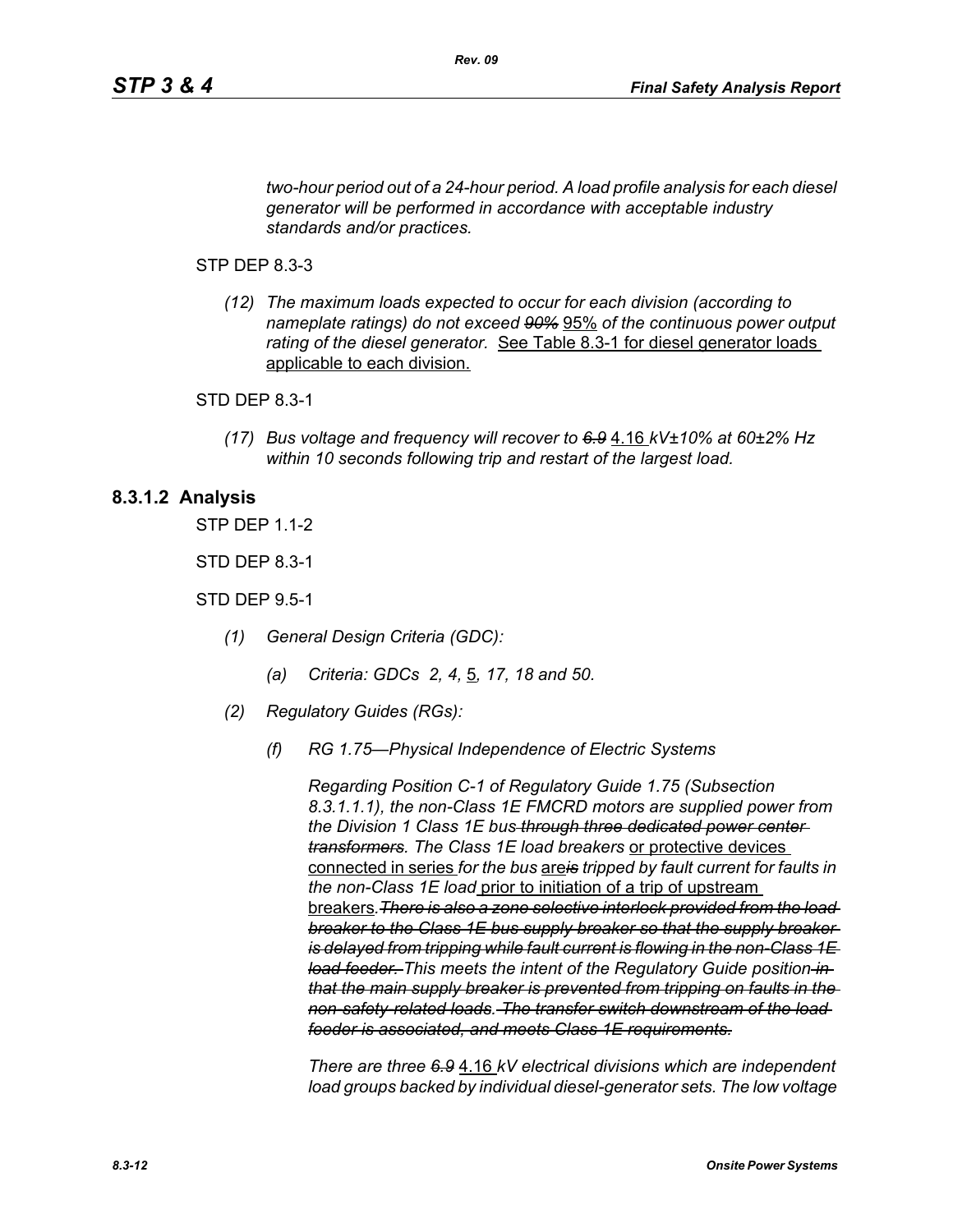*AC systems consists of four divisions which are backed by independent DC battery, charger and inverter systems.*

- *(h) RG 1.108—Periodic Testing of Diesel Generator Units Used as Onsite Electric Power Systems at Nuclear Power Plants* Not Used
- (l) RG 1.81 Shared Emergency and Shutdown Electric Systems for Multi-Unit Nuclear Power Plants

STP 3 & 4 is a dual-unit station. Units 3 & 4 do not share AC or DC onsite emergency and shutdown electric systems. The onsite electric power systems are independent, separate, and designed with the capability of supplying minimum Engineered Safety Feature loads and loads required for attaining a safe and orderly cold shutdown of each unit, assuming a single failure and loss of offsite power.

- *(4) Other SRP Criteria:*
	- *(b) NRC Policy Issue On Alternate Power for Non-safety Loads*

*The ABWR reserve auxiliary transformer has the same rating as the three unit auxiliary transformers, and therefore can assume the full load of any one unit auxiliary transformer (Subsection 8.2.1.2). The interconnection capability for the ABWR is such that any plant loads can be manually connected to receive power from any of the six sources (i.e., the two switching stations, the combustion turbine, and the three diesel generators). Administrative controls are provided to prevent paralleling of sources (Subsection 8.3.4.15). The ABWR therefore exceeds the requirements of the policy issue.* Normal plant operating loads can be supplied by either the reserve or unit auxiliary transformers. Any non-safety power generation loads can be manually connected to receive power from any of the two sources (i.e., the two switching stations represented by the UATs and RATs) due to the interconnection capability for the ABWR. Any Plant Investment Protection (PIP) load can be manually connected to receive power from three sources (i.e., two switching stations and the CTG). Any Class 1E safety bus can be manually connected to receive power from four sources (i.e., two switching stations, the CTG, and the EDGs). Either the UATs or either of the RATs can supply the three Class 1E safety buses. Administrative controls are provided to prevent paralleling of sources (Subsection 8.3.4.15). The ABWR therefore exceeds the requirements of the policy issue.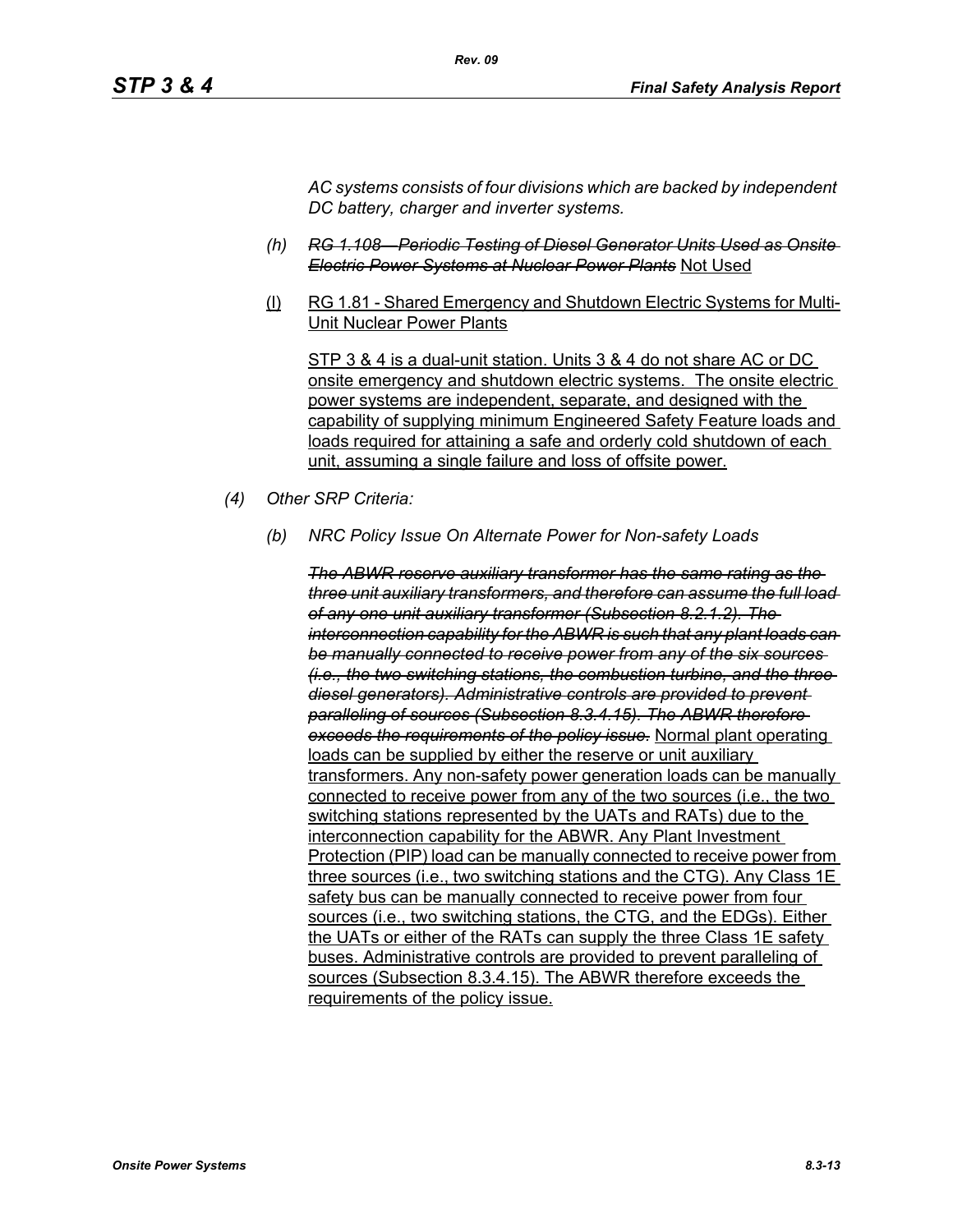# **8.3.2.1.2 Class 1E DC Loads**

STD DEP T1 3.4-1

STD DEP 8.3-1

*The 125 VDC Class 1E power is required for emergency lighting, diesel-generator field flashing, control and switching functions such as the control of 6.9 kV* medium voltage *and 480V switchgear, control relays, meters and indicators, multiplexers, vital AC power supplies, as well as DC components used in the reactor core isolation cooling system.*

### **8.3.2.1.3.1.1 Class 1E Electric Equipment Considerations**

#### STD DEP Admin

*(6) Breaker coordination analyses will be performed in accordance with IEEE 141, 242, and/or other acceptable industry standards or practices.*

#### *See Subsection 8.3.4.6 for COL license information.*

### **8.3.2.1.3.5 Station Blackout**

STD DEP Admin

*Station blackout performance is discussed in Subsection 8.3.1.1.7(9) and Appendix 1C. See Subsections 9.5.13.19, 9.5.13.20, and 9.5.13.21*, and 1C.4.1 *for COL license information.*

### **8.3.2.2.2 Regulatory Requirements**

 $STP$  DFP 11-2

- *(2) Regulatory Guides (RGs)*
	- (l) RG 1.81 Shared Emergency and Shutdown Electric Systems for Multi-Unit Nuclear Power Plants

STP 3 & 4 is a dual-unit station. Units 3 & 4 do not share AC or DC onsite emergency and shutdown electric systems. The onsite electric power systems are independent, separate, and designed with the capability of supplying minimum Engineered Safety Feature loads and loads required for attaining a safe and orderly cold shutdown of each unit, assuming a single failure and loss of offsite power.

### **8.3.3.2.1S Testing of Power, Control, and Instrumentation Cables**

Medium voltage power cables, 480 Vac, 120 Vac and 125/250 Vdc power cables, control cables, and instrumentation cables which are underground and which support equipment covered by the Maintenance Rule are monitored and the results trended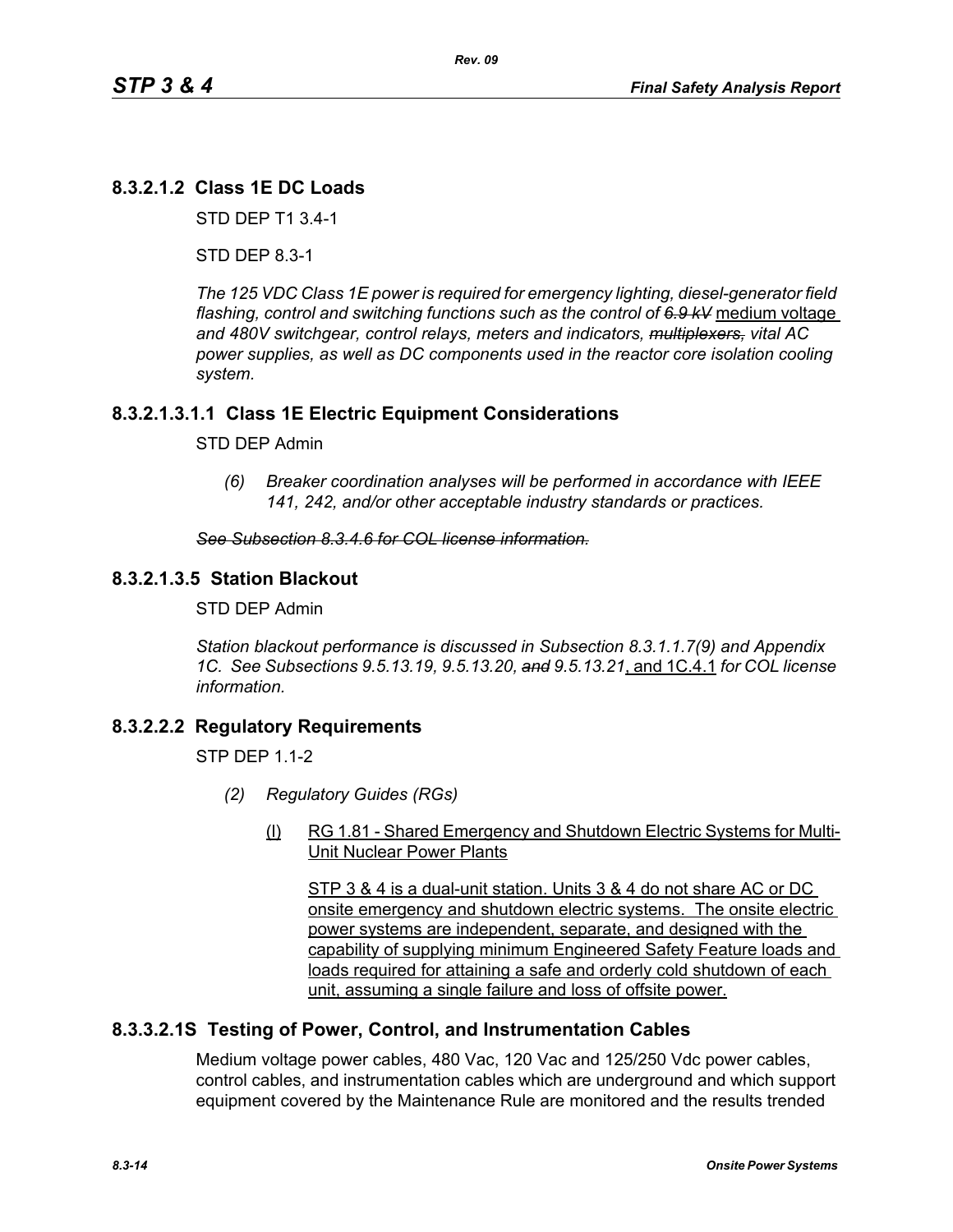using techniques and at a frequency determined appropriate for the application based on a review of industry best practices.

## **8.3.3.5.1 Power, Instrumentation and Control Systems**

*NOTE: Associated lighting circuits are described in Section 9.5.3 and associated Fine Motion Control Rod Drive (FMCRD) circuits are described in Section 8.3.1.1.1. Any other associated circuits added beyond those described above must be specifically identified and justified. Associated circuits are defined in Section 5.5.1 of IEEE-384, with the clarification for Items (3) and (4) that non- Class 1E circuits being in an enclosed raceway without the required physical separation or barriers between the enclosed raceway and the Class 1E or associated cables makes the circuits (related to the non-Class 1E cable in the enclosed raceway) associated circuits.*

### **8.3.3.5.1.3 Raceway Identification**

STD DEP 8.3-1

*All conduit is tagged with a unique conduit number, in addition to the marking characteristics shown below, at 4.57m intervals, at discontinuities, at pull boxes, at points of entrance and exit of rooms and at origin and destination of equipment. Conduits containing cables operating at above 600V (i.e., 6.9 kV) are also tagged to indicate the operating voltage. These markings are applied prior to the installation of the cables.*

### **8.3.3.6.1.1 Class 1E Electric Equipment Arrangement**

- *(4) An independent raceway system is provided for each division of the Class 1E electric system. The raceways are arranged, physically, top to bottom, as follows (based on the function and the voltage class of the cables):*
	- Note:  $V5 =$  Medium voltage power, 13.8 kV (15 kV insulation class) for non-Class 1E systems only.
	- *(a) V4 = Medium voltage power, 6.9* 4.16 kV (*8* 5 *kV insulation class).*
- *(5) Class 1E power system power supplies and distribution equipment (including diesel generators, batteries, battery chargers, CVCF power supplies, 6.9* 4.16 *kV switchgear, 480V load centers, and 480V motor control centers) are located in areas with access doors that are administratively controlled.*

### **8.3.3.6.2.2.4 Isolation Devices**

#### STD DEP 8.3-1

*Where electrical interfaces between Class 1E and non-Class 1E circuits or between Class 1E circuits of different divisions cannot be avoided, Class 1E isolation devices will be used. AC isolation (the FMCRD drives on Division 1 is the only case) is provided*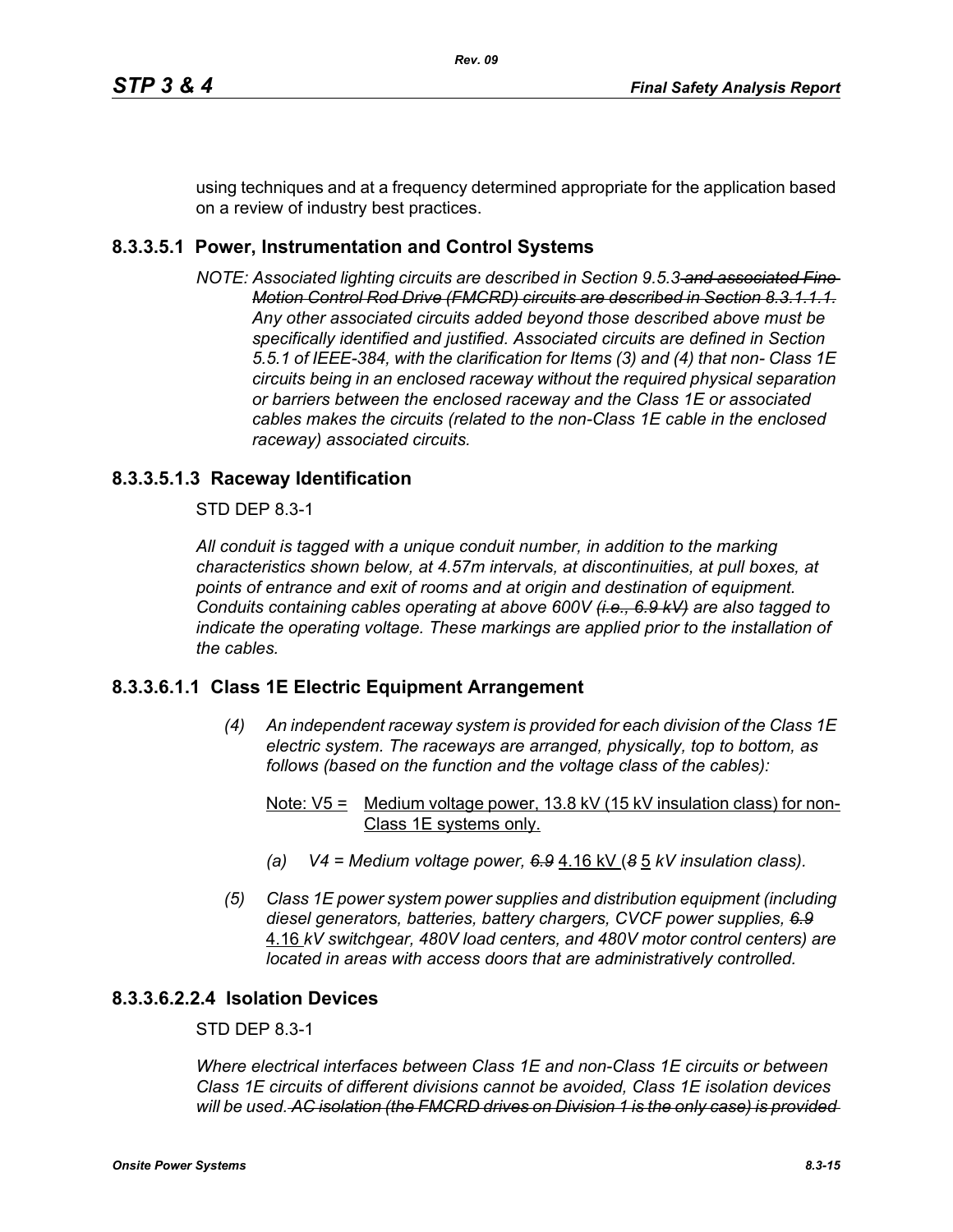#### *by Class1E interlocked circuit breaker coordination as described in Subsection 8.3.1.1.1.*

## **8.3.3.9S Monitoring of Manholes**

Manholes are provided with high water level alarms. Where appropriate, sump pumps are provided. Additionally, manholes are inspected every year to ensure water levels are below the lowest layer of cables, to confirm sump pump and alarm functionality, and to ensure proper seating of manhole covers. If warranted, manhole covers will be sealed to minimize water ingression.

### **8.3.4 COL License Information**

### **8.3.4.1 Not Used**

### **8.3.4.2 Diesel Generator Design Details**

The following site-specific supplement addresses COL License Information Item 8.8.

Procurement documents for the emergency diesel generators will specify that the diesel generators will be capable of reaching full speed and voltage within 20 seconds after the signal to start and that the vendor's testing that demonstrates this capability will be witnessed by QA. Procedure(s) which implement the testing guidance provided in RG 1.9 and IEEE 387 will be developed before fuel load to test that each emergency diesel generator meets the requirement to reach full speed and voltage within 20 seconds after the start signal is initiated. These procedures will be developed consistent with the plant operating procedure development plan in Section 13.5. In addition, the Technical Specifications (see Chapter 16) require periodic retesting and verification that each emergency diesel generator meets this requirement. (COM 8.3- 1)

### **8.3.4.3 Not Used**

### **8.3.4.4 Protective Devices for Electrical Penetration Assemblies**

The following site-specific supplement addresses COL License Information Item 8.10.

Procedure(s) will be developed before fuel load that demonstrates the functional capability of the electrical penetration assembly protective devices to perform their required safety functions. These procedures include periodic testing and calibration of the protective devices (except for fuses which will be inspected) to demonstrate their functional capability for the circuits that pass through the containment electrical penetrations assemblies and require special consideration as defined by IEEE-741. A sample of each different type of over current device is selected for periodic testing during refueling outages. The testing includes verification of thermal and instantaneous trip characteristics of molded case circuit breakers; verification of long time, short time, and instantaneous trips of medium voltage air circuit breakers; and verification of long time, short time, and instantaneous trips of low voltage air circuit breakers. The procedures will be developed before fuel load consistent with the plant operating procedure development plan in Section 13.5. (COM 8.3-2)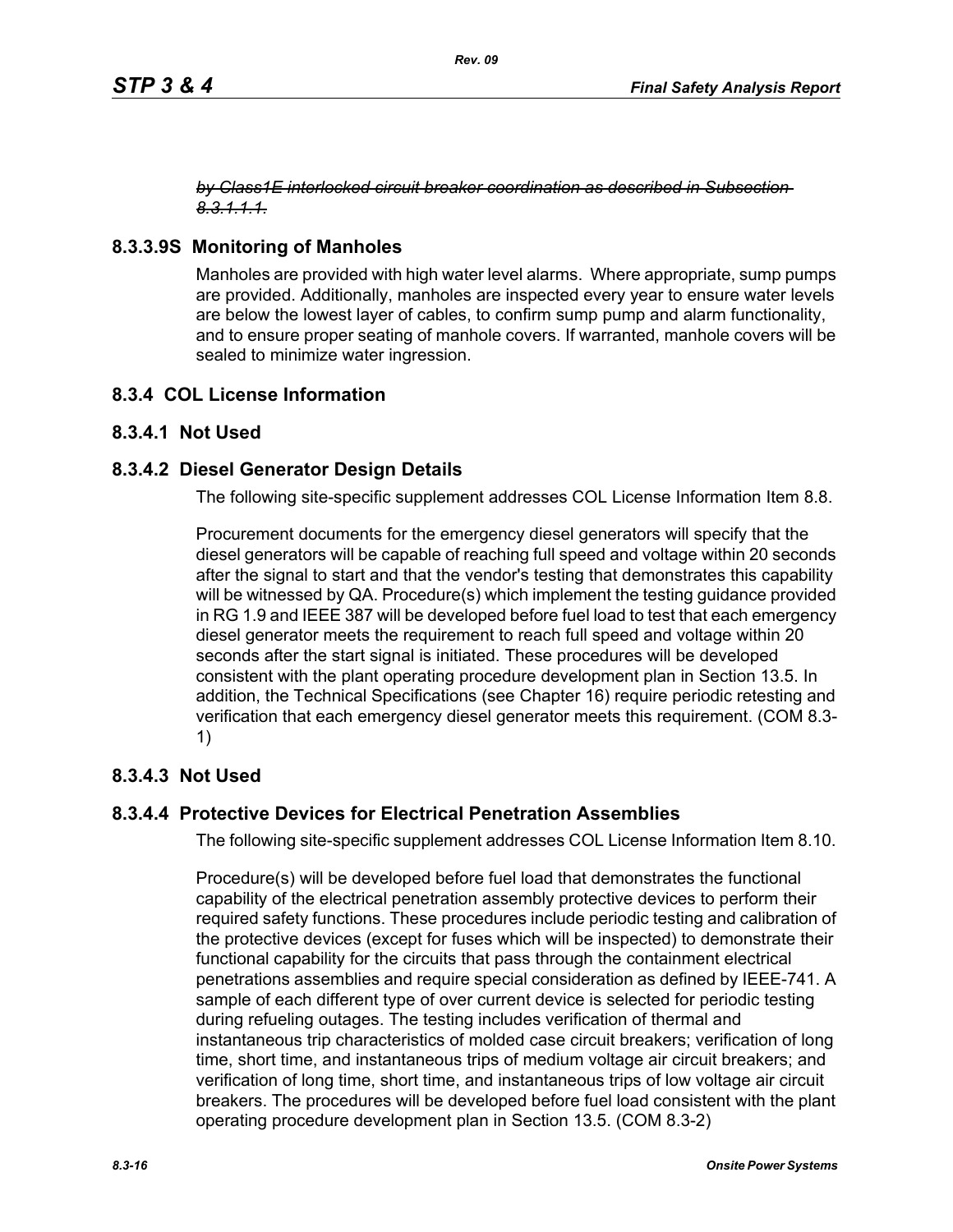- **8.3.4.5 Not Used**
- **8.3.4.6 Not Used**
- **8.3.4.7 Not Used**
- **8.3.4.8 Not Used**

### **8.3.4.9 Offsite Power Supply Arrangement**

The following site-specific supplement addresses COL License Information Item 8.15.

Procedure(s) that require one of three divisional buses to be fed from an alternate source during normal operation to prevent the simultaneous de-energization of all divisional buses on the loss of one offsite power supply, will be developed prior to fuel load. Technical Specifications limit operation when both of the reserve auxiliary transformers or all three (3) unit auxiliary transformers are inoperable. These procedures will be developed consistent with the plant operating procedure development plan in Section 13.5. (COM 8.3-3)

- **8.3.4.10 Not Used**
- **8.3.4.11 Not Used**

#### **8.3.4.12 Not Used**

#### **8.3.4.13 Load Testing of Class 1E Switchgear and Motor Control Centers**

The following site-specific supplement addresses COL License Information Item 8.19.

The availability of adequate voltage (+/-10%) at the device load from Class 1E switchgear and motor control centers for different operating scenarios will be determined by analysis. The electrical model for the analysis will be validated by site testing prior to fuel load. The capability of critical electrical equipment to operate within +/- 10% of nominal voltage will also be confirmed by vendor testing of the system components before shipment. (COM 8.3- 4)

#### **8.3.4.14 Administrative Controls for Bus Grounding Circuit Devices**

This subsection of the ABWR DCD is replaced in its entirety with the following sitespecific supplement which addresses COL License Information Item 8.20.

Plant operating procedures will provide appropriate administrative controls to assure that bus grounding circuit devices are removed whenever the corresponding buses are energized. Operation and maintenance procedures, that provide directions to energize or deenergize high voltage electrical equipment, will also include instructions regarding bus grounding circuit devices to assure that they are in the correct position. These procedures will be developed prior to fuel load and be consistent with the plant operating procedure development plan in Section 13.5. (COM 8.3-5)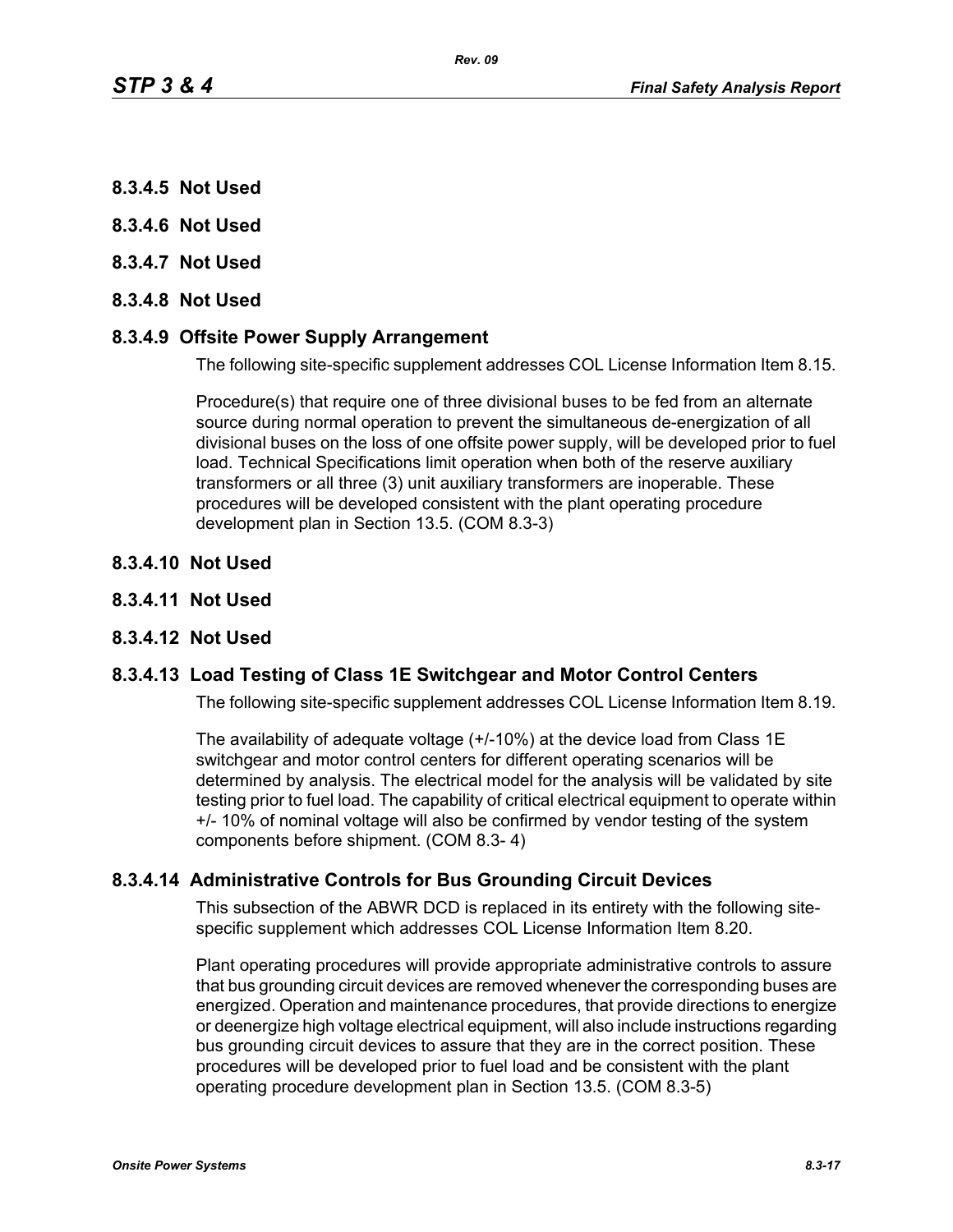### **8.3.4.15 Administrative Controls for Manual Interconnections**

The following site-specific supplement addresses COL License Information Item 8.21.

Plant operating procedure(s) to prevent paralleling of redundant onsite Class 1E power supplies from different buses and sources to power plant loads will be developed prior to fuel load. These procedures will be developed consistent with the plant operating procedure development plan in Section 13.5. (COM 8.3-6)

## **8.3.4.16 Not Used**

### **8.3.4.17 Common Industrial Standards Referenced in Purchase Specifications**

The following site-specific supplement addresses COL License Information Item 8.23.

The appropriate industrial standards, such as those listed in Subsection 8.3.5, for the assurance of quality manufacturing of both Class 1E and non-Class 1E equipment, will be referenced in the purchase documents.

### **8.3.4.18 Administrative Controls for Switching 125 VDC Standby Charger**

The following site-specific supplement addresses COL License Information Item 8.24.

Plant operating procedure(s) and administrative key controls will be developed prior to fuel load to assure that all input and output circuit breakers for the standby battery charger are in the open position when the charger is not in use, and at least two circuit breakers in series are verified to be open between redundant divisions when the standby charger is placed into service (Section 8.3.2.1.3). The interlocks are also addressed in the single line diagrams (Figures 8.3-1). These procedures will be developed consistent with the plant operating procedure development plan in Section 13.5. (COM 8.3-7)

### **8.3.4.19 Control of Access to Class 1E Power Equipment**

The following site-specific supplement addresses COL License Information Item 8.25.

Procedure(s) that contain appropriate administrative controls to limit access to Class 1E power equipment areas and Class 1E distribution panels, will be developed prior to fuel load. Class 1E power system power supplies and distribution equipment (including diesel generators, batteries, battery chargers, CVCF power supplies, 4.16 kV switchgear, 480 V load centers, 480 V motor control centers) are all located within the Vital Area areas and access is controlled accordingly. In addition, AC and DC distribution panels are located in the same areas or similar areas as Class 1E power supplies and distribution equipment or the distribution panels are capable of being locked, so that access to circuit breakers can be administratively controlled. These procedures will be developed consistent with the plant operating procedure development plan in Section 13.5. (COM 8.3-8)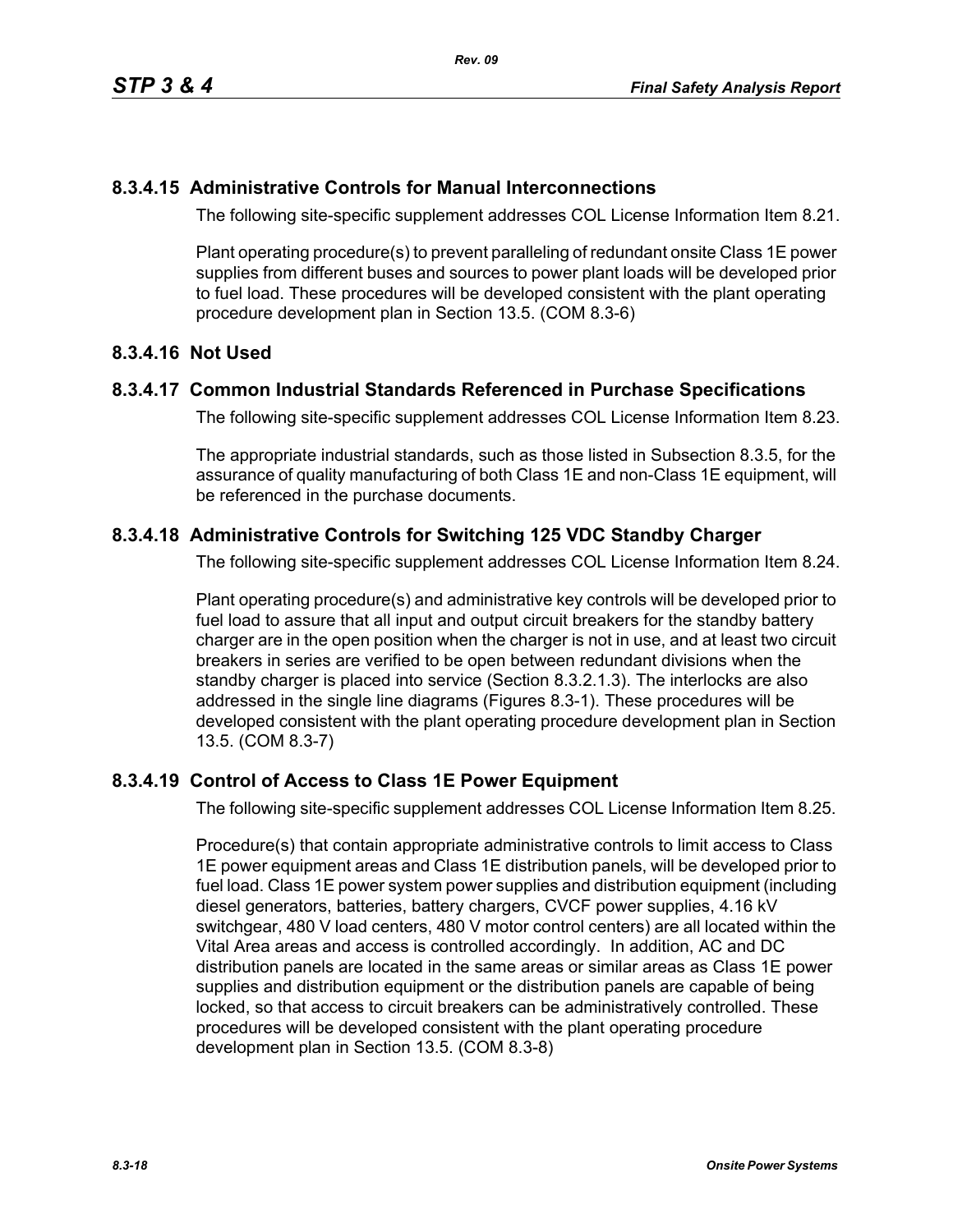# **8.3.4.20 Periodic Testing of Voltage Protection Equipment**

The following site-specific supplement addresses COL License Information Item 8.26.

Procedure(s) which implement the testing requirements of RG 1.118 and IEEE 338 for the periodic testing of instruments, timers, and other electrical equipment designed to protect the distribution system from: (1) loss of offsite voltage, and (2) degradation of offsite voltage, will be developed prior to fuel load. These procedures will be developed consistent with the plant operating procedure development plan in Section 13.5. (COM 8.3-9)

# **8.3.4.21 Diesel Generator Parallel Test Mode**

The following site-specific supplement addresses COL License Information Item 8.27.

Procedure(s) will be developed prior to fuel load which provide for the periodic testing of the diesel generator interlocks which restore units to emergency standby in the event of a LOCA or LOPP. Such procedures shall require that each diesel generator set be operated independently of the other sets, and be connected to the utility power system only by manual control during testing or for bus transfer. Also, such procedures shall require that the duration of the connection between the preferred power supply and the standby power supply shall be minimized in accordance with Section 6.1.3 of IEEE-308. These procedures will be developed consistent with the plant operating procedure development plan in Section 13.5 (COM 8.3-10)

# **8.3.4.22 Periodic Testing of Diesel Generator Protective Relaying**

The following site-specific supplement addresses COL License Information Item 8.28.

Procedure(s) which implement the testing requirements of RG 1.9 and IEEE 387 for periodic testing of diesel generator protective relaying, bypass circuitry, and annunciation will be developed prior to fuel load. These procedures will be developed consistent with the plant operating procedure development plan in Section 13.5. (COM 8.3-11)

# **8.3.4.23 Periodic Testing of Diesel Generator Synchronizing Interlocks**

The following site-specific supplement addresses COL License Information Item 8.29.

Procedure(s) which implement the testing requirements of RG 1.9 and IEEE 387 for periodic testing of diesel generator synchronizing interlocks, and to prevent incorrect synchronization whenever the diesel generator is required to operate in parallel with the preferred power supply will be developed prior to fuel load. These procedures will be developed consistent with the plant operating procedure development plan in Section 13.5. (COM 8.3-12)

# **8.3.4.24 Periodic Testing of Thermal Overloads and Bypass Circuitry**

The following site-specific supplement addresses COL License Information Item 8.30.

Procedure(s) for the periodic testing of thermal overloads and associated bypass circuitry for Class 1E MOVs to the requirements of RG 1.106 will be developed prior to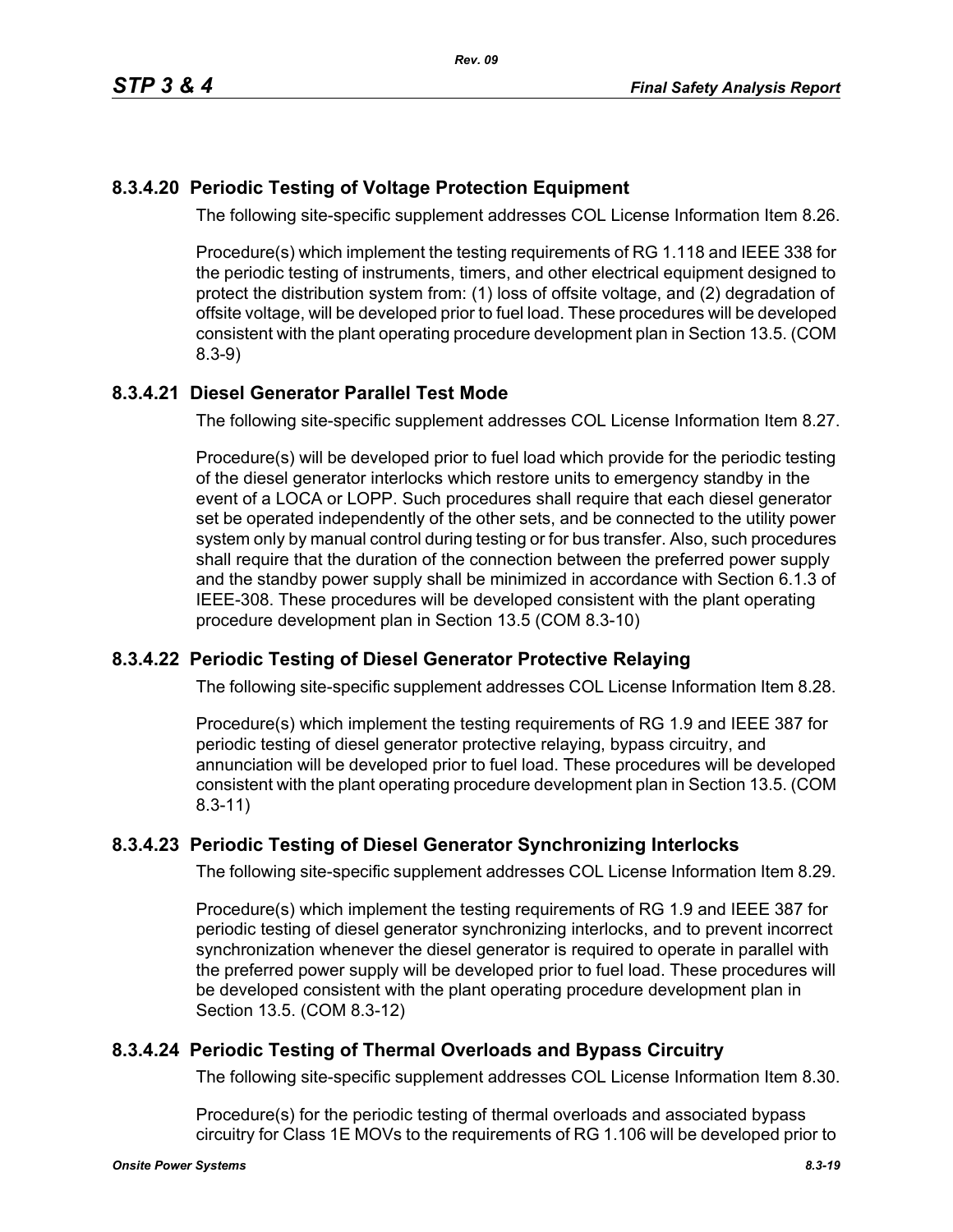fuel load. These procedures will be developed consistent with the plant operating procedure development plan in Section 13.5. (COM 8.3-13)

# **8.3.4.25 Periodic Inspection/Testing of Lighting Systems**

The following site-specific supplement addresses COL License Information Item 8.31.

Procedure(s) for periodic inspection of all lighting systems installed in safety-related areas and in passageways leading to and from these areas and for periodic inspection of the lighting systems which are normally de-energized (e.g., DC-powered lamps), will be developed prior to fuel load. These procedures will be developed consistent with the plant operating procedure development plan in Section 13.5. (COM 8.3-14)

## **8.3.4.26 Controls for Limiting Potential Hazards into Cable Chases**

The following site-specific supplement addresses COL License Information Item 8.32.

Procedure(s) to control and limit the introduction of potential hazards into cable chases and control room areas will be developed prior to fuel load. These procedures will be developed consistent with the plant operating procedure development plan in Section 13.5. (COM 8.3-15)

## **8.3.4.27 Periodic Testing of Class 1E Equipment Protective Relaying**

The following site-specific supplement addresses COL License Information Item 8.33.

Procedure(s) for the periodic testing of all protective relaying and thermal overloads associated with Class 1E motors and switchgear will be developed prior to fuel load. These procedures will be developed consistent with the plant operating procedure development plan in Section 13.5. (COM 8.3-16)

### **8.3.4.28 Periodic Testing of CVCF Power Supplies and EPAs**

The following site-specific supplement addresses COL License Information Item 8.34.

Procedure(s) for the periodic testing of CVCF power supplies (including alarms) and associated Electrical Protection Assemblies (EPAs) which provide power to the Reactor Protection System will be developed prior to fuel load. These procedures will be developed consistent with the plant operating procedure development plan in Section 13.5. (COM 8.3-17)

### **8.3.4.29 Periodic Testing of Class 1E Circuit Breakers**

This subsection of the ABWR DCD is replaced in its entirety with the following sitespecific supplement which addresses COL License Information Item 8.35.

Procedure(s) for the periodic calibration and functional testing of the fault interrupt capability of all Class 1E breakers; the fault interrupt coordination between supply and load breakers for each Class 1E load and each Division I non-Class 1E load will be developed prior to fuel load. These procedures will be developed consistent with the plant operating procedure development plan in Section 13.5. (COM 8.3-18)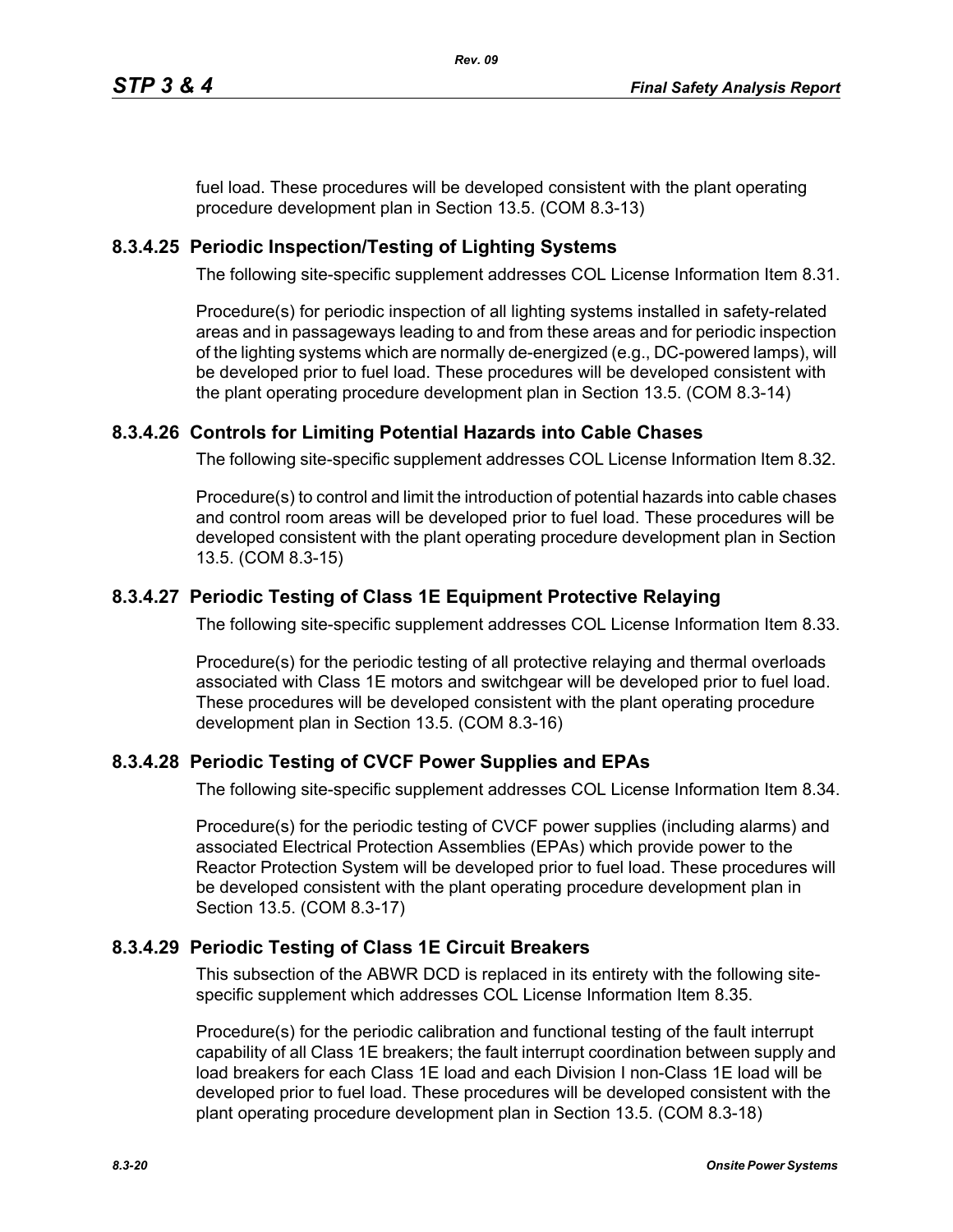## **8.3.4.30 Periodic Testing of Electrical Systems & Equipment**

The following site-specific supplement addresses COL License Information Item 8.36.

Procedure(s) for the periodic testing of all Class 1E electrical systems and equipment in accordance with surveillance and test requirements of Section 7 of IEEE 308, will be developed prior to fuel load consistent with the plant operating procedure development plan in Section 13.5. (COM 8.3-19)

### **8.3.4.31 Not Used**

### **8.3.4.32 Class 1E Battery Installation and Maintenance Requirements**

The following site-specific supplement addresses COL License Information Item 8.38.

Procedure(s) for the installation, maintenance, testing and replacement of Class 1E station batteries which meet the requirements of IEEE 484 and Section 5 of IEEE 946, will be developed prior to fuel load. These procedures will be developed consistent with the plant operating procedure development plan in Section 13.5. (COM 8.3-20)

### **8.3.4.33 Periodic Testing of Class 1E Batteries**

The following site-specific supplement addresses COL License Information Item 8.39.

Procedure(s) for the periodic testing of Class 1E station batteries in accordance with the requirements of Section 7 of IEEE 308 to ensure sufficient capacity and capability to supply power to their connected loads will be developed prior to fuel load. These procedures will be developed consistent with the plant operating procedure development plan in Section 13.5. (COM 8.3-21)

### **8.3.4.34 Periodic Testing of Class 1E CVCF Power Supplies**

The following site-specific supplement addresses COL License Information Item 8.40.

Procedure(s) for the periodic testing of Class 1E constant voltage constant frequency (CVCF) power supplies to ensure sufficient capacity to supply power to their connected loads, will be developed prior to fuel load. These procedures will be developed consistent with the plant operating procedure development plan in Section 13.5. (COM 8.3-22)

### **8.3.4.35 Periodic Testing of Class 1E Battery Chargers**

The following site-specific supplement addresses COL License Information Item 8.41.

Procedure(s) for the periodic testing of Class 1E battery chargers to ensure sufficient capacity to supply power to their connected loads will be developed prior to fuel load. These procedures will be developed consistent with the plant operating procedure development plan in Section 13.5. (COM 8.3-23)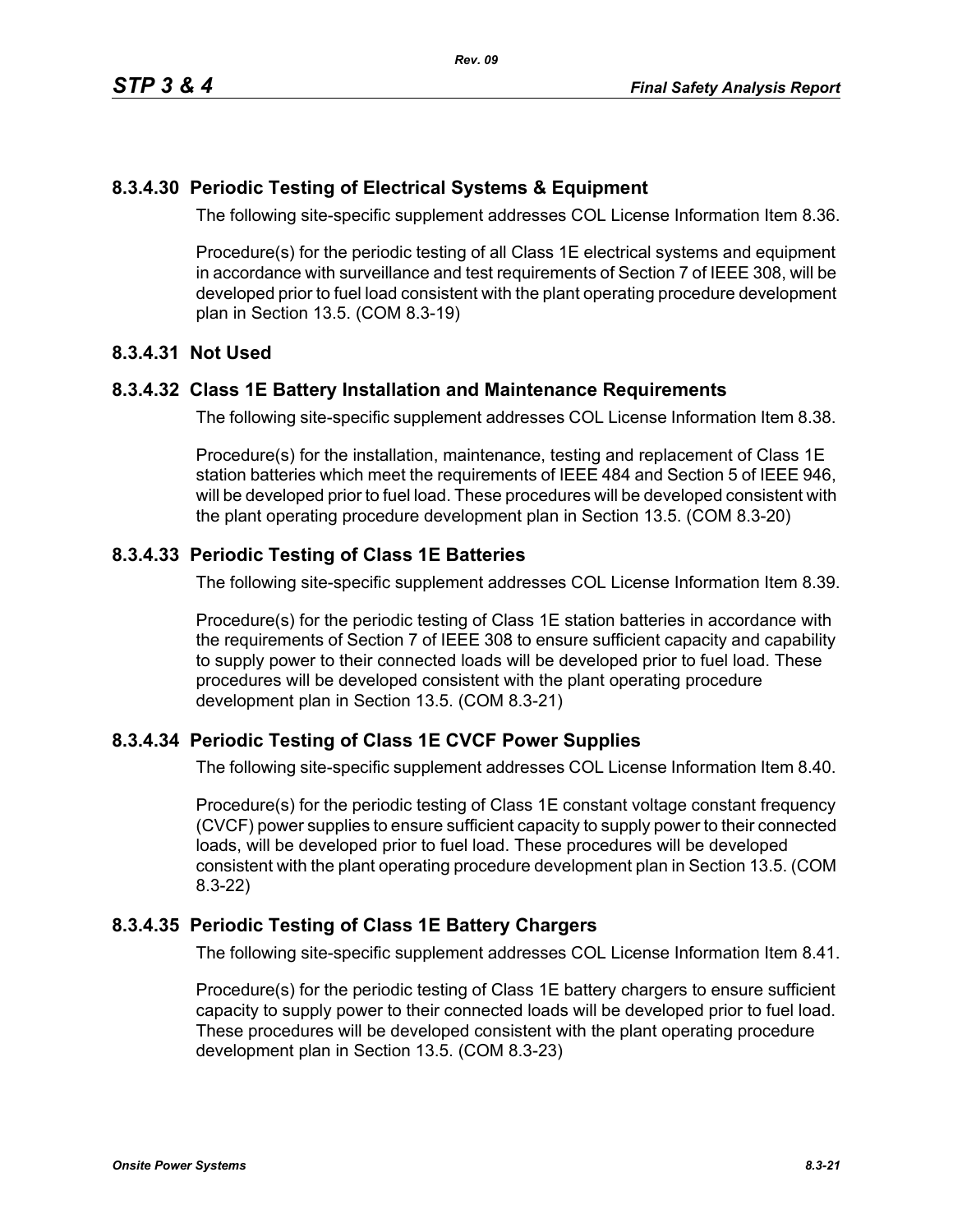# **8.3.4.36 Periodic Testing of Class 1E Diesel Generators**

The following site-specific supplement addresses COL License Information Item 8.42.

Procedure(s) for the periodic testing and/or analysis of Class 1E diesel generators to demonstrate their capability to satisfy the criteria in Subsection 8.3.1.1.8.2, to supply the actual full design basis load current for each sequenced load step, and to manually start each diesel generator will be developed prior to fuel load. These procedures will be developed prior to fuel load consistent with the plant operating procedure development plan in Section 13.5. (COM 8.3-24)

## **8.3.5 References**

STD DEP 8.3-1

*7.2 kV-rated* Medium voltage *metal-clad Switchgear*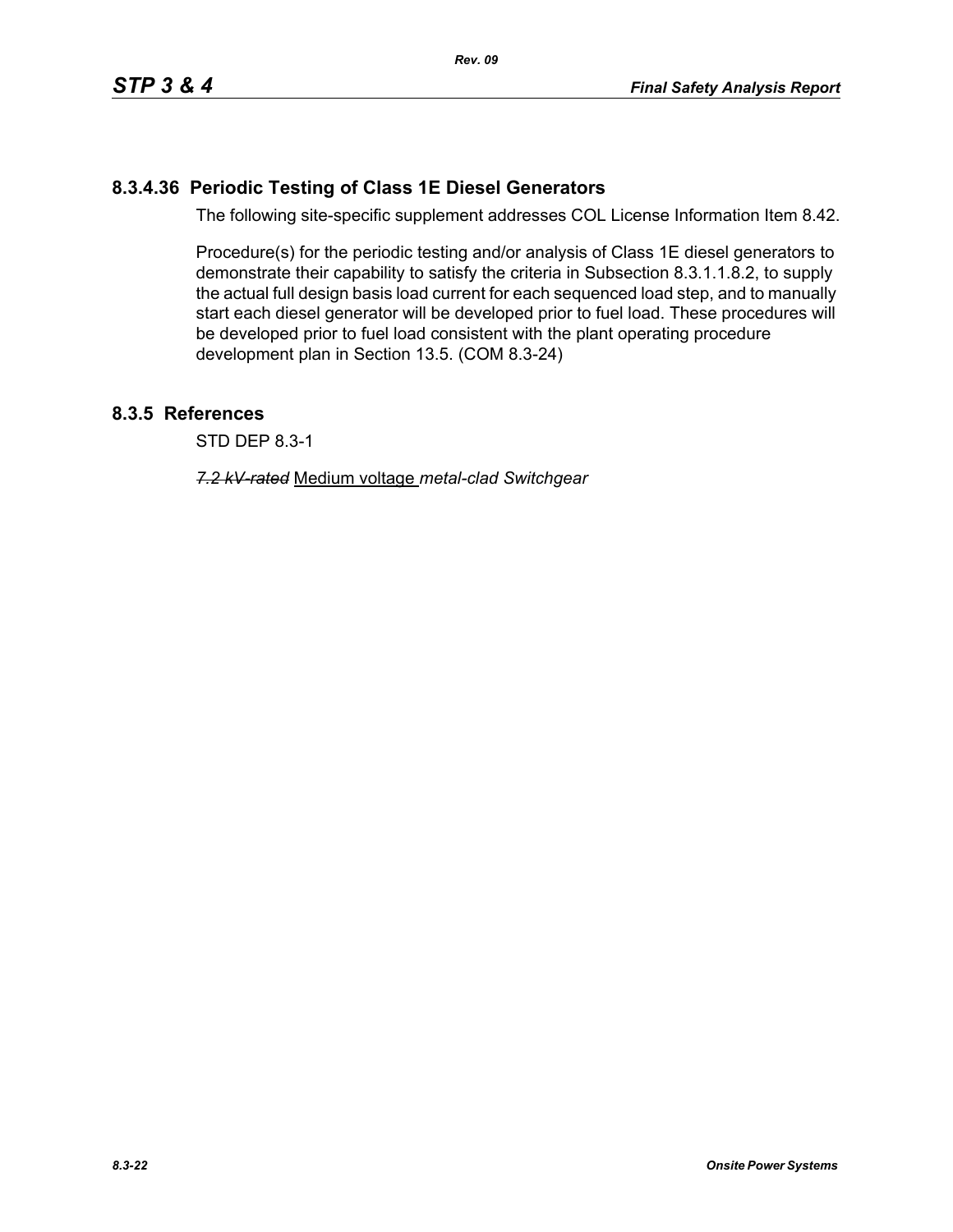## Table 8.3-1 from the reference ABWR DCD is replaced in its entirety with the following.

|                 |                                                                         |                          |           |               | <b>Generator Connected Loads (kW)</b> |                   |
|-----------------|-------------------------------------------------------------------------|--------------------------|-----------|---------------|---------------------------------------|-------------------|
|                 |                                                                         | Rating                   | A         | B             | C                                     |                   |
| Sys. No         | <b>Load Description</b>                                                 | (kW)                     | (Div)     | (Div II)      | (Div III)                             | Note <sup>®</sup> |
| -----           | Motor operated Valves                                                   | 160x3                    | Χ         | Χ             | Χ                                     | (2)               |
| C12             | <b>FMCRD</b>                                                            | 432x1                    | 432       |               |                                       |                   |
| C41             | <b>SLC Pump</b>                                                         | 50x2                     | 50        | 50            |                                       |                   |
| E11             | <b>RHR Pump</b><br>Fill Pump                                            | 589x3<br>4x3             | 589<br>X  | 589<br>X      | 589<br>X                              |                   |
| E22<br>P21      | <b>HPCF Pump</b><br>RCW Pump (Div I, II)<br>(Div III)                   | 1689x2<br>389x4<br>300x2 | -<br>778  | 1689<br>778   | 1689<br>600                           |                   |
| P <sub>25</sub> | <b>HECW Pump</b><br><b>HECW Refrigerator</b>                            | 50x5<br>367x5            | 50<br>367 | 100<br>734    | 100<br>734                            |                   |
| P41             | <b>RSW Pump</b>                                                         | 530x6                    | 1060      | 1060          | 1060                                  |                   |
| R <sub>23</sub> | P/C Transformer Loss                                                    | 30x6                     | 60        | 60            | 60                                    |                   |
| R42             | DC 125V Charger (Div I, II, III)<br>(Div IV)<br>125 VDC Standby Charger | 98x3<br>56x1<br>98       | 98<br>98  | 98<br>56      | 98<br>98                              | (3)               |
| R46             | <b>Vital CVCF</b><br>(Div I, II, III)<br>(Div IV)                       | 28x3<br>28               | 28        | 28<br>28      | 28                                    | (3)               |
| R47             | Instrument and Control Power<br>(Div I, II, III)<br>(Div IV)            | 40x3<br>40               | 40<br>-   | 40<br>40      | 40<br>-                               | (3)               |
| <b>R52</b>      | Lighting                                                                | 100x3                    | 100       | 100           | 100                                   |                   |
| T <sub>22</sub> | <b>SGTS Fan</b><br><b>SGTS Heaters</b><br><b>SGTS Cooling Fan</b>       | 61x2<br>26x2<br>4x2      |           | 61<br>26<br>4 | 61<br>26<br>4                         |                   |
| U41             | <b>CRHA Supply Fans</b><br><b>CRHA HVAC Emergency</b>                   | 122x4                    |           | 244           | 244                                   | (5)               |
|                 | Filter Unit Supply Fans<br><b>CBSREA HVAC</b>                           | 17x4                     |           | 34            | 34                                    | (5)               |
|                 | Supply Fans<br><b>RBSREEHVAC</b>                                        | 61x6                     | 122       | 122           | 122                                   | (5)               |
|                 | Supply Fans<br>RBSRDGHVAC Emergency                                     | 61x6                     | 122       | 122           | 122                                   | (5)               |
|                 | Supply Fans                                                             | 50x6                     | 100       | 100           | 100                                   | (5)               |

**Table 8.3-1 D/G Load Table—LOCA + LOPP**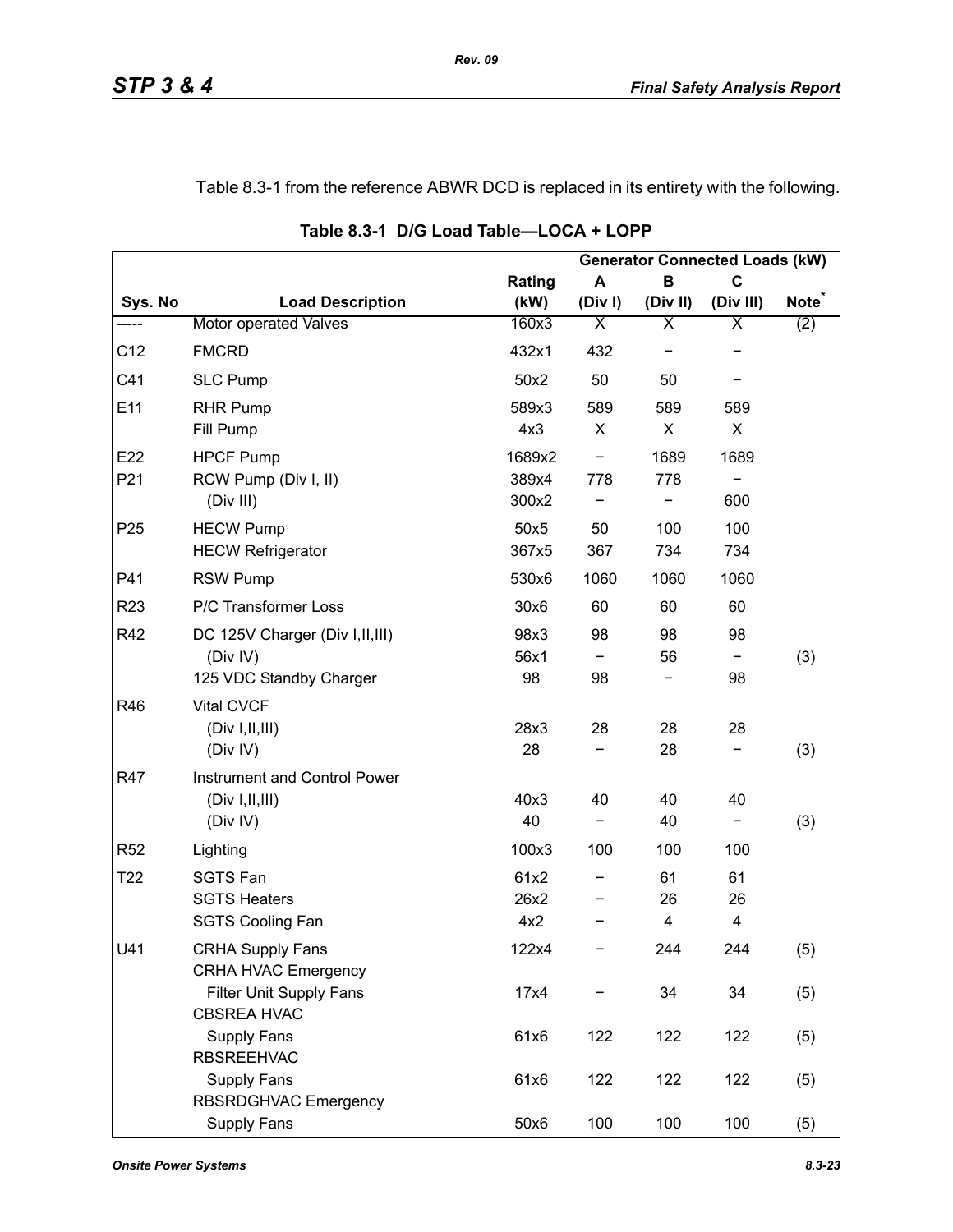|             |                                          |        |       |          | <b>Generator Connected Loads (kW)</b> |                   |
|-------------|------------------------------------------|--------|-------|----------|---------------------------------------|-------------------|
|             |                                          | Rating | A     | в        | C                                     | Note <sup>*</sup> |
| Sys. No     | <b>Load Description</b>                  | (kW)   | (Div) | (Div II) | (Div III)                             |                   |
|             | <b>RBSREEHVAC Supply</b>                 |        |       |          |                                       |                   |
|             | <b>Electrical Heating Coil</b>           | 101x6  | X     | X        | X                                     |                   |
|             | Cooling Tower Fan                        | 208x6  | 416   | 416      | 416                                   |                   |
|             | UHS HVAC Fan                             | 41x3   | 41    | 41       | 41                                    |                   |
|             | <b>UHS Unit Heater</b>                   | 180x3  | 180   | 180      | 180                                   |                   |
| Other Loads |                                          |        | 174   | 140      | 131                                   |                   |
|             | <b>Total Connected Loads</b>             |        | 5271  | 7306     | 7043                                  |                   |
|             | Total Standby Loads and Short Time Loads |        | 538   | 677      | 677                                   |                   |
|             | <b>Total Operating Loads</b>             |        | 4733  | 6629     | 6366                                  |                   |

|  |  | Table 8.3-1 D/G Load Table—LOCA + LOPP (Continued) |  |  |
|--|--|----------------------------------------------------|--|--|
|--|--|----------------------------------------------------|--|--|

*Rev. 09*

\* See Table 8.3-3 for Notes

### **Table 8.3-3 Notes for Tables 8.3-1 and 8.3-2**

- *(3) Div. IV battery charger is fed from Div. II motor control center*s*.*
- *(4) Load description acronyms are interpreted as follows:*

| CRHA          | <b>Control Room Habitability Area</b>                                             |
|---------------|-----------------------------------------------------------------------------------|
| <b>CBSREA</b> | <b>Control Building Safety-Related</b><br><b>Equipment Area</b>                   |
| FCS           | <b>Flammability Control System</b>                                                |
| RBSREEHVAC    | <b>Reactor Building Safety-Related</b><br><b>Electrical Equipment HVAC System</b> |
| RBSRDGHVAC    | <b>Reactor Building Safety-Related Diesel</b><br>Generator HVAC System            |
| UHS           | Ultimate Heat Sink                                                                |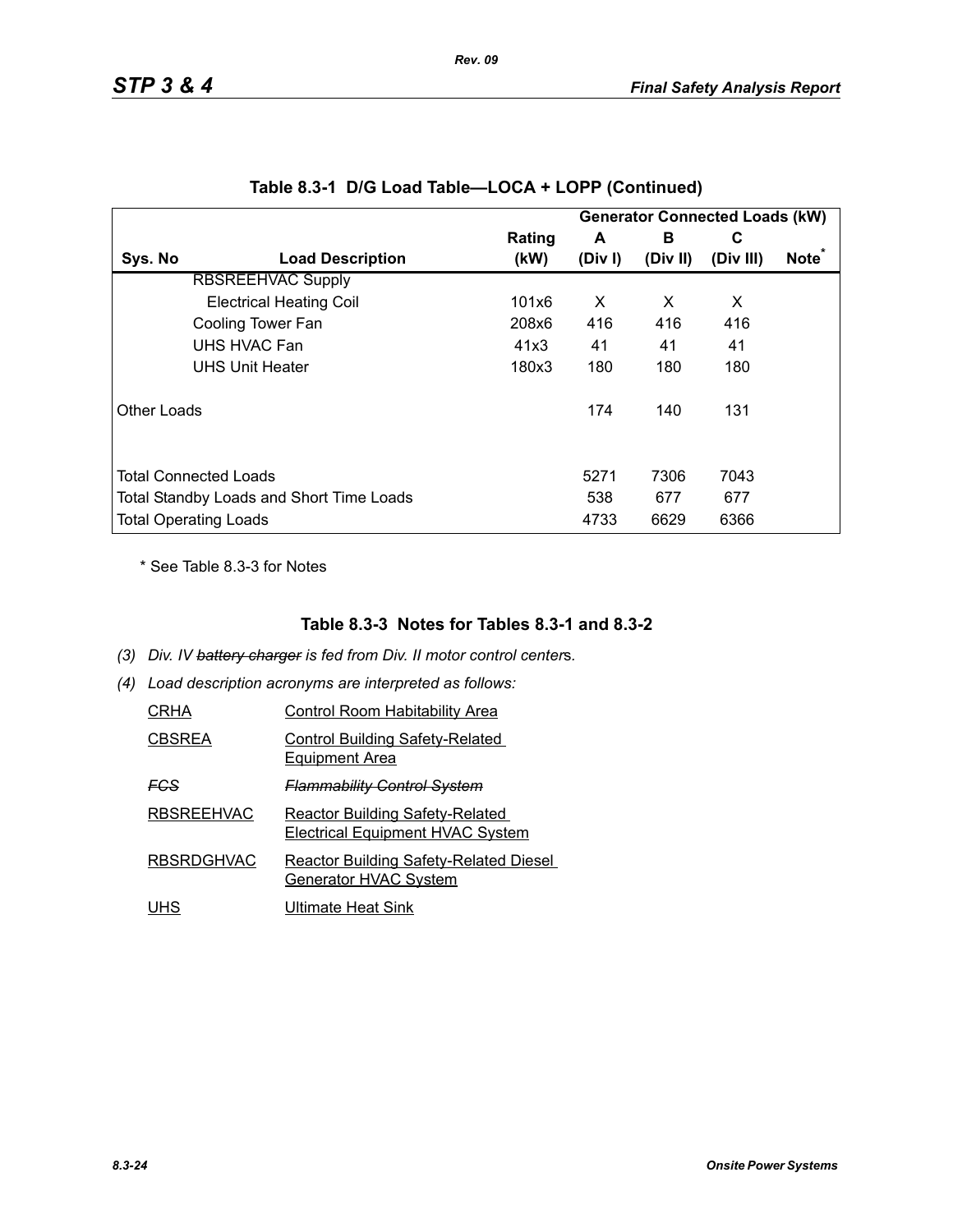| Div.<br><b>Mode</b><br>MOV<br><b>RHR</b><br><b>RCW</b><br><b>RSW Pump</b><br><b>RSW Pump</b><br><b>SGTS</b><br><b>RCW Pump</b><br>Chargers<br>Pump<br>Pump<br><b>LOCA</b><br>DG HVAC<br><b>CVCFs</b><br>Inst. Tr<br><b>HECW</b><br>R/B Emer. HVAC<br>&<br>Lighting<br>C/B Emer. HVAC<br>Refrig<br>Pump<br><b>LOPP</b><br>FCMRD <sup>*</sup><br>LOCA Loads<br><b>MOV</b><br><b>RHR</b><br><b>RCW</b><br><b>RSW Pump</b><br>SGTS<br><b>RCW Pump</b><br><b>RSW Pump</b><br>Chargers<br>Pump<br>Pump<br><b>LOCA</b><br><b>HPCF</b><br>DG HVAC<br><b>HECW</b><br><b>MCR</b><br><b>CVCFs</b><br>R/B Emer. HVAC<br>&<br>Pump Inst.<br><b>HVAC</b><br>C/B Emer. HVAC<br>Refrig<br>Ш<br>Pump<br><b>LOPP</b><br><b>Tr Lighting</b><br><b>MOV</b><br><b>RHR</b><br><b>RCW</b><br><b>RCW Pump</b><br><b>RSW Pump</b> | <b>SLC Pump</b><br><b>HECW</b><br><b>SLC Pump</b><br><b>HECW</b><br><b>HECW</b><br><b>RSW Pump</b><br>Chargers<br>Refrig<br><b>CVCFs</b> |
|----------------------------------------------------------------------------------------------------------------------------------------------------------------------------------------------------------------------------------------------------------------------------------------------------------------------------------------------------------------------------------------------------------------------------------------------------------------------------------------------------------------------------------------------------------------------------------------------------------------------------------------------------------------------------------------------------------------------------------------------------------------------------------------------------------|------------------------------------------------------------------------------------------------------------------------------------------|
|                                                                                                                                                                                                                                                                                                                                                                                                                                                                                                                                                                                                                                                                                                                                                                                                          | <b>FCS</b><br><b>FCS</b>                                                                                                                 |
|                                                                                                                                                                                                                                                                                                                                                                                                                                                                                                                                                                                                                                                                                                                                                                                                          |                                                                                                                                          |
|                                                                                                                                                                                                                                                                                                                                                                                                                                                                                                                                                                                                                                                                                                                                                                                                          |                                                                                                                                          |
|                                                                                                                                                                                                                                                                                                                                                                                                                                                                                                                                                                                                                                                                                                                                                                                                          |                                                                                                                                          |
|                                                                                                                                                                                                                                                                                                                                                                                                                                                                                                                                                                                                                                                                                                                                                                                                          |                                                                                                                                          |
| Pump<br>Pump                                                                                                                                                                                                                                                                                                                                                                                                                                                                                                                                                                                                                                                                                                                                                                                             |                                                                                                                                          |
| <b>LOCA</b><br><b>HPCF</b><br>DG HVAC<br><b>HECW</b><br><b>MCR</b><br>R/B Emer. HVAC<br>$\ensuremath{\mathsf{III}}\xspace$<br>&<br>Pump Inst.<br><b>HVAC</b><br>C/B Emer. HVAC<br>Pump<br>LOPP<br><b>Tr Lighting</b>                                                                                                                                                                                                                                                                                                                                                                                                                                                                                                                                                                                     |                                                                                                                                          |

노

*STP 3 & 4*